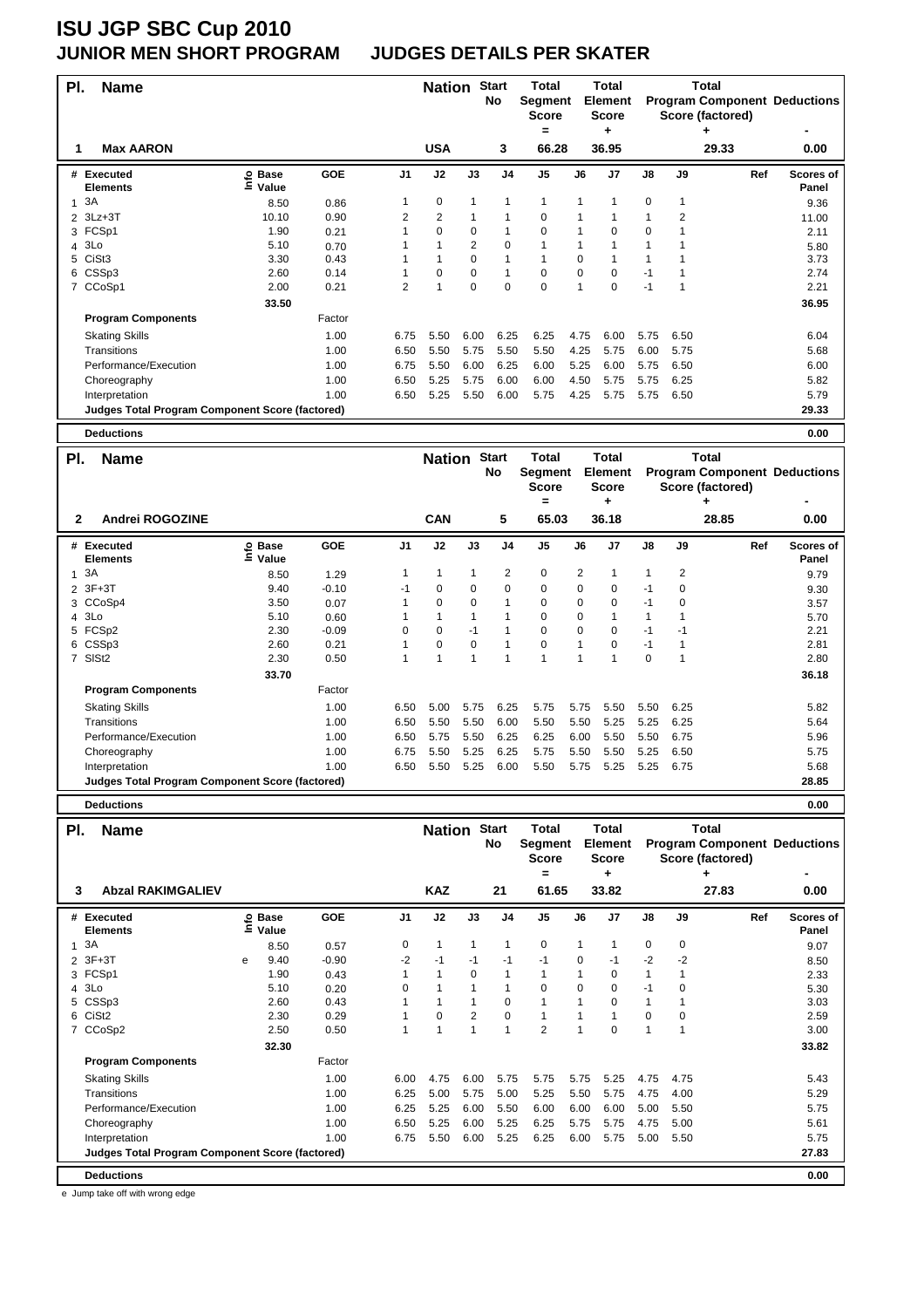#### **JUNIOR MEN SHORT PROGRAM JUDGES DETAILS PER SKATER**

| PI. | <b>Name</b>                                            |            |                   |         |                | <b>Nation</b> |             | <b>Start</b><br>No | <b>Total</b><br>Segment<br>Score<br>$=$ |                | <b>Total</b><br><b>Element</b><br><b>Score</b><br>٠ |               |                | Total<br><b>Program Component Deductions</b><br>Score (factored)<br>۰ |                    |
|-----|--------------------------------------------------------|------------|-------------------|---------|----------------|---------------|-------------|--------------------|-----------------------------------------|----------------|-----------------------------------------------------|---------------|----------------|-----------------------------------------------------------------------|--------------------|
| 4   | <b>Jason BROWN</b>                                     |            |                   |         |                | <b>USA</b>    |             | 10                 | 57.13                                   |                | 29.09                                               |               |                | 28.04                                                                 | 0.00               |
|     | # Executed<br><b>Elements</b>                          |            | e Base<br>⊆ Value | GOE     | J <sub>1</sub> | J2            | J3          | J <sub>4</sub>     | J <sub>5</sub>                          | J6             | J7                                                  | $\mathsf{J}8$ | J9             | Ref                                                                   | Scores of<br>Panel |
|     | 2A                                                     |            | 3.30              | 0.36    | 0              | 1             | 1           | 1                  | 1                                       | 0              | 1                                                   | $\mathbf 0$   | 1              |                                                                       | 3.66               |
|     | $2$ 3Lz+3T<                                            | $\,<\,$    | 8.90              | $-0.60$ | 0              | 0             | $-2$        | -1                 | $-1$                                    | $-1$           | $-1$                                                | $-1$          | -1             |                                                                       | 8.30               |
|     | 3 FCSp4                                                |            | 3.20              | 0.29    |                | $\mathbf{1}$  | $\mathbf 0$ | $\overline{1}$     | 1                                       | 0              | 0                                                   | 0             |                |                                                                       | 3.49               |
|     | 43Lo<                                                  | $\tilde{}$ | 3.60              | $-0.90$ | $-2$           | $-1$          | $-1$        | $-1$               | $-1$                                    | $-1$           | $-2$                                                | $-2$          | $-1$           |                                                                       | 2.70               |
|     | 5 CSSp4                                                |            | 3.00              | 0.71    |                | 2             |             | $\overline{2}$     | $\mathbf{1}$                            | $\overline{2}$ | 0                                                   | 1             | $\overline{2}$ |                                                                       | 3.71               |
|     | 6 SISt3                                                |            | 3.30              | 0.50    |                |               |             |                    | $\mathbf{1}$                            |                |                                                     | 0             |                |                                                                       | 3.80               |
|     | 7 CCoSp3                                               |            | 3.00              | 0.43    |                |               |             |                    | $\overline{2}$                          | 1              | 0                                                   | 0             | 1              |                                                                       | 3.43               |
|     |                                                        |            | 28.30             |         |                |               |             |                    |                                         |                |                                                     |               |                |                                                                       | 29.09              |
|     | <b>Program Components</b>                              |            |                   | Factor  |                |               |             |                    |                                         |                |                                                     |               |                |                                                                       |                    |
|     | <b>Skating Skills</b>                                  |            |                   | 1.00    | 5.50           | 4.75          | 5.75        | 5.75               | 5.25                                    | 5.75           | 5.25                                                | 4.75          | 5.75           |                                                                       | 5.43               |
|     | Transitions                                            |            |                   | 1.00    | 5.75           | 6.25          | 5.50        | 5.50               | 5.50                                    | 5.50           | 5.25                                                | 5.00          | 5.75           |                                                                       | 5.54               |
|     | Performance/Execution                                  |            |                   | 1.00    | 5.75           | 5.50          | 5.75        | 5.25               | 5.25                                    | 6.00           | 5.50                                                | 5.00          | 6.25           |                                                                       | 5.57               |
|     | Choreography                                           |            |                   | 1.00    | 6.25           | 5.50          | 5.50        | 6.00               | 6.00                                    | 5.75           | 5.50                                                | 5.00          | 6.25           |                                                                       | 5.79               |
|     | Interpretation                                         |            |                   | 1.00    | 6.00           | 5.25          | 5.50        | 5.75               | 5.75                                    | 6.00           | 5.75                                                | 4.75          | 6.25           |                                                                       | 5.71               |
|     | <b>Judges Total Program Component Score (factored)</b> |            |                   |         |                |               |             |                    |                                         |                |                                                     |               |                |                                                                       | 28.04              |
|     | <b>Deductions</b>                                      |            |                   |         |                |               |             |                    |                                         |                |                                                     |               |                |                                                                       | 0.00               |

Under-rotated iu

| PI.            | <b>Name</b>                                            |                            |         |                | <b>Nation</b> |          | <b>Start</b><br>No | Total<br>Segment<br><b>Score</b><br>$=$ |      | Total<br><b>Element</b><br><b>Score</b><br>٠ |               |      | Total<br>Score (factored) | <b>Program Component Deductions</b> |
|----------------|--------------------------------------------------------|----------------------------|---------|----------------|---------------|----------|--------------------|-----------------------------------------|------|----------------------------------------------|---------------|------|---------------------------|-------------------------------------|
| 5              | <b>Mark SHAKHMATOV</b>                                 |                            |         |                | <b>RUS</b>    |          | 12                 | 56.14                                   |      | 29.47                                        |               |      | 26.67                     | 0.00                                |
|                | # Executed<br><b>Elements</b>                          | <b>Base</b><br>۴o<br>Value | GOE     | J <sub>1</sub> | J2            | J3       | J <sub>4</sub>     | J <sub>5</sub>                          | J6   | J7                                           | $\mathsf{J}8$ | J9   | Ref                       | <b>Scores of</b><br>Panel           |
| 1.             | 2A                                                     | 3.30                       | 0.36    |                | 1             |          | 1                  | 1                                       | 0    | $\mathbf 0$                                  | 0             | 1    |                           | 3.66                                |
| $\overline{2}$ | 3Lo                                                    | 5.10                       | $-1.50$ | -3             | $-2$          | $-2$     | $-2$               | $-2$                                    | $-2$ | $-2$                                         | $-2$          | -3   |                           | 3.60                                |
|                | 3 3Lz+3T                                               | 10.10                      | 0.50    |                | 1             |          | 0                  | 0                                       | 1    | $\mathbf 0$                                  | 1             |      |                           | 10.60                               |
| 4              | CCoSp2                                                 | 2.50                       | 0.29    |                |               | 0        | 1                  | 0                                       | 0    | $\mathbf 0$                                  | 1             |      |                           | 2.79                                |
|                | 5 FCSp3                                                | 2.80                       | 0.00    | $\Omega$       | 0             | 0        | 1                  | 0                                       | 0    | $\mathbf 0$                                  | 0             | 0    |                           | 2.80                                |
| 6              | CiSt <sub>2</sub>                                      | 2.30                       | 0.29    |                | 1             | $\Omega$ | 1                  | 0                                       | 0    | $\mathbf 0$                                  | 1             |      |                           | 2.59                                |
|                | 7 CSSp4                                                | 3.00                       | 0.43    |                |               |          | 1                  | $\mathbf 0$                             | 1    | $\mathbf 0$                                  | 1             |      |                           | 3.43                                |
|                |                                                        | 29.10                      |         |                |               |          |                    |                                         |      |                                              |               |      |                           | 29.47                               |
|                | <b>Program Components</b>                              |                            | Factor  |                |               |          |                    |                                         |      |                                              |               |      |                           |                                     |
|                | <b>Skating Skills</b>                                  |                            | 1.00    | 5.50           | 5.00          | 5.25     | 5.50               | 5.00                                    | 5.50 | 4.75                                         | 5.75          | 5.50 |                           | 5.32                                |
|                | Transitions                                            |                            | 1.00    | 5.50           | 5.50          | 5.00     | 4.75               | 4.50                                    | 5.75 | 4.50                                         | 5.75          | 5.25 |                           | 5.18                                |
|                | Performance/Execution                                  |                            | 1.00    | 5.75           | 5.50          | 4.75     | 5.25               | 4.75                                    | 5.50 | 4.75                                         | 6.25          | 5.75 |                           | 5.32                                |
|                | Choreography                                           |                            | 1.00    | 6.00           | 5.25          | 4.75     | 5.25               | 5.25                                    | 5.50 | 4.75                                         | 5.75          | 6.00 |                           | 5.39                                |
|                | Interpretation                                         |                            | 1.00    | 6.00           | 5.50          | 4.50     | 5.75               | 4.75                                    | 5.75 | 4.50                                         | 6.25          | 6.00 |                           | 5.46                                |
|                | <b>Judges Total Program Component Score (factored)</b> |                            |         |                |               |          |                    |                                         |      |                                              |               |      |                           | 26.67                               |
|                | <b>Deductions</b>                                      |                            |         |                |               |          |                    |                                         |      |                                              |               |      |                           | 0.00                                |

| PI. | <b>Name</b>                                            |                                |              |                | <b>Nation</b>  |          | <b>Start</b><br>No | Total<br>Segment<br><b>Score</b> |             | <b>Total</b><br><b>Element</b><br><b>Score</b> |             |          | <b>Total</b><br><b>Program Component Deductions</b><br>Score (factored) |                           |
|-----|--------------------------------------------------------|--------------------------------|--------------|----------------|----------------|----------|--------------------|----------------------------------|-------------|------------------------------------------------|-------------|----------|-------------------------------------------------------------------------|---------------------------|
| 6   | <b>Alexander MAJOROV</b>                               |                                |              |                | <b>SWE</b>     |          | 23                 | $=$<br>55.41                     |             | ٠<br>29.44                                     |             |          | ٠<br>26.97                                                              | 1.00                      |
|     | # Executed<br><b>Elements</b>                          | <b>Base</b><br>ڡ<br>٤<br>Value | GOE          | J <sub>1</sub> | J2             | J3       | J <sub>4</sub>     | J5                               | J6          | J <sub>7</sub>                                 | J8          | J9       | Ref                                                                     | <b>Scores of</b><br>Panel |
|     | 13A                                                    | 8.50                           | $-0.14$      | 0              | 0              | 0        | 0                  | $-1$                             | 0           | 0                                              | $-1$        | 0        |                                                                         | 8.36                      |
|     | 2 3Lz+COMBO                                            | 6.00                           | $-2.10$      | $-3$           | $-3$           | $-3$     | $-3$               | $-3$                             | $-3$        | $-3$                                           | $-3$        | $-3$     |                                                                         | 3.90                      |
| 3   | 3Lo                                                    | 5.10                           | $-0.30$      | -1             | $\mathbf 0$    | 0        | $-1$               | $-1$                             | $\mathbf 0$ | 0                                              | $-1$        | 0        |                                                                         | 4.80                      |
| 4   | CSS <sub>p4</sub>                                      | 3.00                           | 0.57         |                | $\overline{2}$ |          | 1                  | $\mathbf{1}$                     | 2           |                                                | 1           |          |                                                                         | 3.57                      |
| 5   | SISt <sub>2</sub>                                      | 2.30                           | 0.50         |                | $\mathbf{1}$   |          | 1                  | $\mathbf{1}$                     |             |                                                | 0           | 2        |                                                                         | 2.80                      |
|     | 6 FCSp2                                                | 2.30                           | 0.00         | $\Omega$       | 0              | $\Omega$ | $\mathbf 0$        | 0                                | $\Omega$    | $\Omega$                                       | $-1$        | $\Omega$ |                                                                         | 2.30                      |
|     | 7 CCoSp4                                               | 3.50                           | 0.21         |                | 0              |          | $\Omega$           | $\Omega$                         | 1           | $\Omega$                                       | $\mathbf 0$ |          |                                                                         | 3.71                      |
|     |                                                        | 30.70                          |              |                |                |          |                    |                                  |             |                                                |             |          |                                                                         | 29.44                     |
|     | <b>Program Components</b>                              |                                | Factor       |                |                |          |                    |                                  |             |                                                |             |          |                                                                         |                           |
|     | <b>Skating Skills</b>                                  |                                | 1.00         | 4.75           | 4.75           | 6.00     | 5.25               | 5.25                             | 5.75        | 5.00                                           | 5.00        | 6.00     |                                                                         | 5.29                      |
|     | Transitions                                            |                                | 1.00         | 4.75           | 5.50           | 5.50     | 4.75               | 5.00                             | 5.50        | 5.25                                           | 4.75        | 5.75     |                                                                         | 5.18                      |
|     | Performance/Execution                                  |                                | 1.00         | 4.75           | 6.00           | 5.75     | 4.75               | 4.75                             | 6.00        | 5.50                                           | 5.25        | 6.25     |                                                                         | 5.43                      |
|     | Choreography                                           |                                | 1.00         | 5.00           | 5.50           | 5.50     | 5.00               | 5.50                             | 5.75        | 5.50                                           | 5.00        | 6.25     |                                                                         | 5.39                      |
|     | Interpretation                                         |                                | 1.00         | 4.75           | 6.25           | 5.50     | 5.25               | 5.75                             | 6.00        | 5.75                                           | 5.25        | 6.50     |                                                                         | 5.68                      |
|     | <b>Judges Total Program Component Score (factored)</b> |                                |              |                |                |          |                    |                                  |             |                                                |             |          |                                                                         | 26.97                     |
|     | <b>Deductions</b>                                      |                                | Falls: -1.00 |                |                |          |                    |                                  |             |                                                |             |          |                                                                         | $-1.00$                   |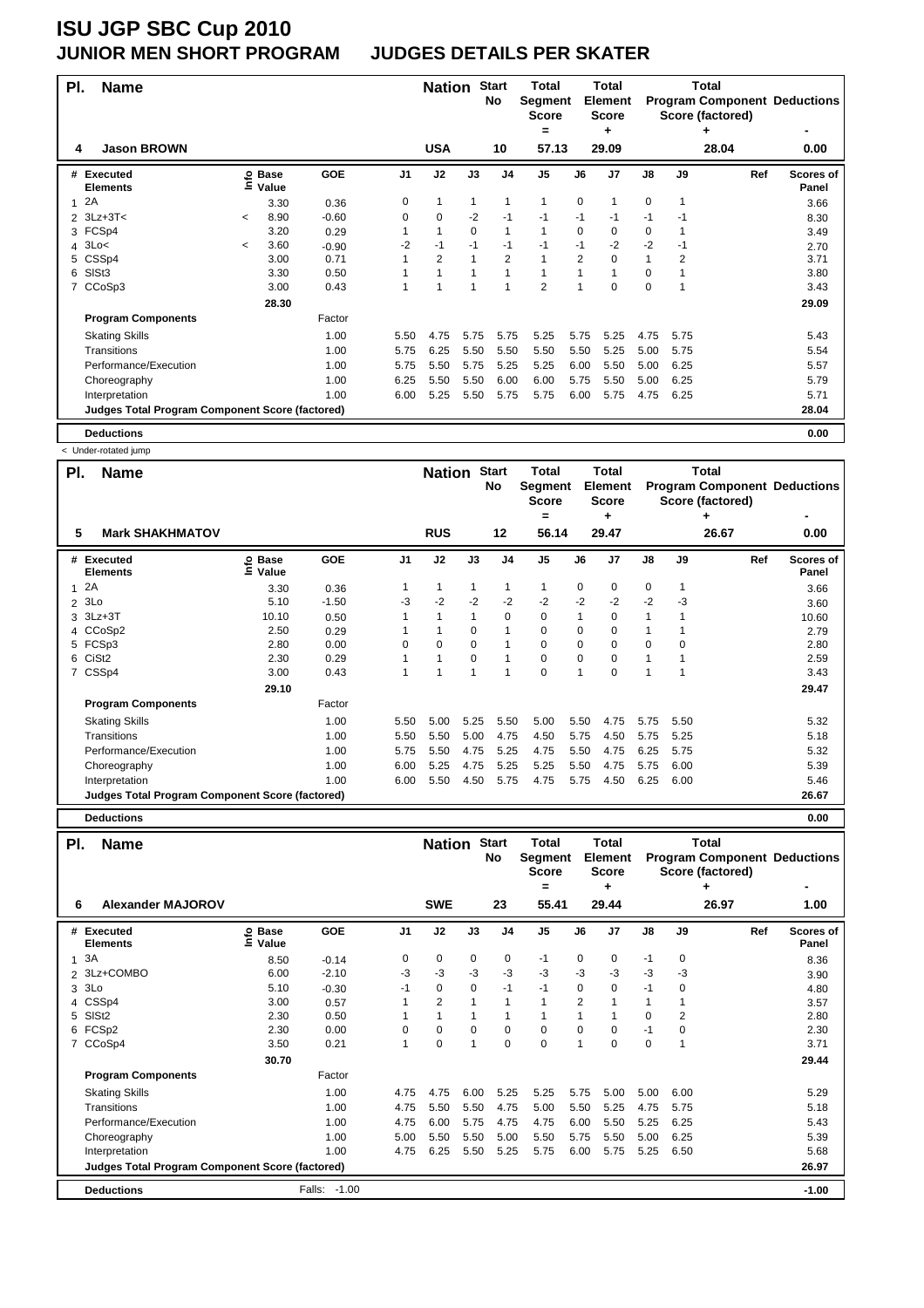#### **JUNIOR MEN SHORT PROGRAM JUDGES DETAILS PER SKATER**

| PI. | <b>Name</b>                                            |         |                   |              |                | <b>Nation</b>  |          | <b>Start</b><br>No | <b>Total</b><br>Segment<br><b>Score</b> |          | <b>Total</b><br><b>Element</b><br><b>Score</b> |               |          | Total<br>Score (factored) | <b>Program Component Deductions</b> |
|-----|--------------------------------------------------------|---------|-------------------|--------------|----------------|----------------|----------|--------------------|-----------------------------------------|----------|------------------------------------------------|---------------|----------|---------------------------|-------------------------------------|
| 7   | Gordei GORSHKOV                                        |         |                   |              |                | <b>RUS</b>     |          | 19                 | =<br>54.91                              |          | ٠<br>28.58                                     |               |          | 27.33                     | 1.00                                |
|     |                                                        |         |                   |              |                |                |          |                    |                                         |          |                                                |               |          |                           |                                     |
|     | # Executed<br><b>Elements</b>                          |         | © Base<br>E Value | <b>GOE</b>   | J <sub>1</sub> | J2             | J3       | J <sub>4</sub>     | J <sub>5</sub>                          | J6       | J7                                             | $\mathsf{J}8$ | J9       | Ref                       | <b>Scores of</b><br>Panel           |
|     | 3A<                                                    | $\,<\,$ | 6.00              | $-3.00$      | -3             | $-3$           | $-3$     | $-3$               | $-3$                                    | $-3$     | $-3$                                           | $-3$          | -3       |                           | 3.00                                |
|     | 2 3Lz+2T                                               |         | 7.40              | 0.50         |                | $\overline{1}$ |          | $\mathbf 0$        | 0                                       | 1        | 1                                              | 0             |          |                           | 7.90                                |
|     | 3 FCSp4                                                |         | 3.20              | 0.50         |                |                |          |                    | $\mathbf{1}$                            |          | 0                                              |               |          |                           | 3.70                                |
|     | 4 3Lo                                                  |         | 5.10              | 0.40         |                |                | $\Omega$ |                    | 0                                       | 0        | $\Omega$                                       |               |          |                           | 5.50                                |
| 5   | SISt <sub>2</sub>                                      |         | 2.30              | 0.29         |                |                |          |                    | 0                                       | $\Omega$ |                                                | 0             | $\Omega$ |                           | 2.59                                |
|     | 6 CSSp3                                                |         | 2.60              | 0.50         |                | 2              |          | $\mathbf 0$        | $\mathbf{1}$                            |          |                                                |               |          |                           | 3.10                                |
|     | 7 CCoSp2                                               |         | 2.50              | 0.29         |                | 1              |          | $\overline{1}$     | 0                                       | $\Omega$ | $\Omega$                                       |               | $\Omega$ |                           | 2.79                                |
|     |                                                        |         | 29.10             |              |                |                |          |                    |                                         |          |                                                |               |          |                           | 28.58                               |
|     | <b>Program Components</b>                              |         |                   | Factor       |                |                |          |                    |                                         |          |                                                |               |          |                           |                                     |
|     | <b>Skating Skills</b>                                  |         |                   | 1.00         | 6.00           | 5.25           | 5.75     | 5.50               | 5.25                                    | 5.50     | 5.50                                           | 5.25          | 6.00     |                           | 5.54                                |
|     | Transitions                                            |         |                   | 1.00         | 6.00           | 5.50           | 5.50     | 5.00               | 5.50                                    | 5.25     | 5.00                                           | 5.25          | 5.75     |                           | 5.39                                |
|     | Performance/Execution                                  |         |                   | 1.00         | 6.25           | 5.50           | 5.50     | 5.00               | 5.50                                    | 5.00     | 5.25                                           | 5.00          | 5.75     |                           | 5.36                                |
|     | Choreography                                           |         |                   | 1.00         | 6.25           | 5.50           | 5.50     | 5.25               | 5.75                                    | 5.25     | 5.25                                           | 5.25          | 6.25     |                           | 5.54                                |
|     | Interpretation                                         |         |                   | 1.00         | 6.25           | 5.75           | 5.75     | 4.75               | 5.75                                    | 5.00     | 5.00                                           | 5.50          | 5.75     |                           | 5.50                                |
|     | <b>Judges Total Program Component Score (factored)</b> |         |                   |              |                |                |          |                    |                                         |          |                                                |               |          |                           | 27.33                               |
|     | <b>Deductions</b>                                      |         |                   | Falls: -1.00 |                |                |          |                    |                                         |          |                                                |               |          |                           | $-1.00$                             |

< Under-rotated jump

| PI. | <b>Name</b>                                            |                            |            |                | <b>Nation</b> |          | <b>Start</b><br>No | Total<br>Segment<br><b>Score</b><br>= |             | Total<br><b>Element</b><br><b>Score</b><br>÷ |      |             | Total<br>Score (factored)<br>۰ | <b>Program Component Deductions</b> |
|-----|--------------------------------------------------------|----------------------------|------------|----------------|---------------|----------|--------------------|---------------------------------------|-------------|----------------------------------------------|------|-------------|--------------------------------|-------------------------------------|
| 8   | <b>Kento NAKAMURA</b>                                  |                            |            |                | <b>JPN</b>    |          | 1                  | 52.13                                 |             | 26.20                                        |      |             | 25.93                          | 0.00                                |
|     | # Executed<br><b>Elements</b>                          | e Base<br>⊆ Value<br>Value | <b>GOE</b> | J <sub>1</sub> | J2            | J3       | J4                 | J5                                    | J6          | J7                                           | J8   | J9          | Ref                            | Scores of<br>Panel                  |
|     | $1 \t1A$                                               | 1.10                       | $-0.60$    | $-3$           | -3            | $-3$     | -3                 | -3                                    | $-3$        | $-3$                                         | $-3$ | $-3$        |                                | 0.50                                |
|     | 2 3Lz+3T                                               | 10.10                      | 0.10       |                | $\mathbf 0$   | 0        | $\mathbf{1}$       | 0                                     | $\mathbf 0$ | 0                                            | $-1$ | 0           |                                | 10.20                               |
|     | 3 CCoSp3                                               | 3.00                       | 0.00       | $\Omega$       | $\mathbf 0$   | $-1$     | $\mathbf 0$        | 0                                     | $\Omega$    | $\mathbf 0$                                  | 0    | $\Omega$    |                                | 3.00                                |
|     | 4 3Lo                                                  | 5.10                       | $-0.70$    | $-1$           | $-1$          | $-1$     | $-1$               | $-1$                                  | $-1$        | $-1$                                         | $-2$ | $-1$        |                                | 4.40                                |
|     | 5 CSSp4                                                | 3.00                       | 0.07       | 0              | $\mathbf{1}$  | 0        | 0                  | 0                                     | 0           | -1                                           | 0    |             |                                | 3.07                                |
| 6   | SISt <sub>2</sub>                                      | 2.30                       | 0.36       |                | $\mathbf{1}$  | $\Omega$ | 1                  | $\mathbf{1}$                          |             | $\mathbf 0$                                  | 0    | 2           |                                | 2.66                                |
|     | 7 FCSp2                                                | 2.30                       | 0.07       | 1              | 0             | 0        | $\mathbf 0$        | 1                                     | $\Omega$    | 0                                            | 0    | $\mathbf 0$ |                                | 2.37                                |
|     |                                                        | 26.90                      |            |                |               |          |                    |                                       |             |                                              |      |             |                                | 26.20                               |
|     | <b>Program Components</b>                              |                            | Factor     |                |               |          |                    |                                       |             |                                              |      |             |                                |                                     |
|     | <b>Skating Skills</b>                                  |                            | 1.00       | 5.75           | 4.50          | 5.00     | 5.75               | 5.00                                  | 4.75        | 4.75                                         | 5.00 | 6.50        |                                | 5.14                                |
|     | Transitions                                            |                            | 1.00       | 6.00           | 4.75          | 4.75     | 5.00               | 4.75                                  | 5.25        | 4.25                                         | 5.25 | 6.25        |                                | 5.11                                |
|     | Performance/Execution                                  |                            | 1.00       | 6.00           | 4.50          | 4.75     | 5.25               | 4.75                                  | 5.00        | 4.50                                         | 5.00 | 6.75        |                                | 5.04                                |
|     | Choreography                                           |                            | 1.00       | 6.50           | 5.00          | 5.00     | 5.50               | 5.75                                  | 5.00        | 4.25                                         | 5.00 | 6.50        |                                | 5.39                                |
|     | Interpretation                                         |                            | 1.00       | 6.25           | 4.75          | 4.50     | 5.25               | 5.75                                  | 5.25        | 4.50                                         | 5.00 | 6.50        |                                | 5.25                                |
|     | <b>Judges Total Program Component Score (factored)</b> |                            |            |                |               |          |                    |                                       |             |                                              |      |             |                                | 25.93                               |
|     | <b>Deductions</b>                                      |                            |            |                |               |          |                    |                                       |             |                                              |      |             |                                | 0.00                                |

| PI. | <b>Name</b>                                            |                                |            |                | <b>Nation</b> |          | <b>Start</b><br>No | Total<br>Segment<br><b>Score</b> |                | <b>Total</b><br><b>Element</b><br><b>Score</b> |      |          | <b>Total</b><br><b>Program Component Deductions</b><br>Score (factored) |                           |
|-----|--------------------------------------------------------|--------------------------------|------------|----------------|---------------|----------|--------------------|----------------------------------|----------------|------------------------------------------------|------|----------|-------------------------------------------------------------------------|---------------------------|
| 9   | Dong-Won LEE                                           |                                |            |                | <b>KOR</b>    |          | $\mathbf{2}$       | =<br>52.11                       |                | ٠<br>30.07                                     |      |          | ٠<br>22.04                                                              | 0.00                      |
|     | # Executed<br><b>Elements</b>                          | <b>Base</b><br>ٯ<br>Ξ<br>Value | <b>GOE</b> | J <sub>1</sub> | J2            | J3       | J <sub>4</sub>     | J <sub>5</sub>                   | J6             | J <sub>7</sub>                                 | J8   | J9       | Ref                                                                     | <b>Scores of</b><br>Panel |
|     | 1 3Lz+3T                                               | 10.10                          | 0.60       |                | 1             | 1        | 1                  | 1                                | 0              |                                                | 1    | 0        |                                                                         | 10.70                     |
|     | 2 2A                                                   | 3.30                           | 0.14       | 0              | $\mathbf 0$   | 0        | $\mathbf 1$        | 1                                | 1              | 0                                              | $-1$ | 0        |                                                                         | 3.44                      |
|     | 3 3Lo                                                  | 5.10                           | $-0.20$    | $\Omega$       | 1             | 0        | $-1$               | 0                                | $\Omega$       | $-1$                                           | $-1$ | 0        |                                                                         | 4.90                      |
|     | 4 FCSp1                                                | 1.90                           | $-0.17$    |                | $-1$          | $-1$     | -1                 | 0                                | $\Omega$       | $-1$                                           | 0    | $-1$     |                                                                         | 1.73                      |
|     | 5 CCoSp4                                               | 3.50                           | 0.00       | $\Omega$       | $\Omega$      | $\Omega$ | $\mathbf 1$        | $\Omega$                         | $\Omega$       | $\Omega$                                       | $-1$ | $\Omega$ |                                                                         | 3.50                      |
|     | 6 SISt2                                                | 2.30                           | 0.14       |                | 0             | $\Omega$ | 1                  | $\mathbf 0$                      | $\Omega$       | $\Omega$                                       | 0    |          |                                                                         | 2.44                      |
|     | 7 CSSp4                                                | 3.00                           | 0.36       | $\Omega$       | $\mathbf{1}$  |          | 1                  | 1                                | $\overline{2}$ | $\Omega$                                       | $-1$ |          |                                                                         | 3.36                      |
|     |                                                        | 29.20                          |            |                |               |          |                    |                                  |                |                                                |      |          |                                                                         | 30.07                     |
|     | <b>Program Components</b>                              |                                | Factor     |                |               |          |                    |                                  |                |                                                |      |          |                                                                         |                           |
|     | <b>Skating Skills</b>                                  |                                | 1.00       | 5.25           | 4.25          | 4.75     | 4.75               | 5.00                             | 4.00           | 4.00                                           | 4.25 | 5.25     |                                                                         | 4.61                      |
|     | Transitions                                            |                                | 1.00       | 5.25           | 4.00          | 4.25     | 4.00               | 4.50                             | 3.75           | 3.75                                           | 4.00 | 4.25     |                                                                         | 4.11                      |
|     | Performance/Execution                                  |                                | 1.00       | 5.00           | 4.00          | 4.50     | 4.75               | 5.50                             | 3.75           | 3.75                                           | 4.00 | 5.00     |                                                                         | 4.43                      |
|     | Choreography                                           |                                | 1.00       | 5.25           | 4.50          | 4.50     | 4.50               | 5.25                             | 3.25           | 4.00                                           | 4.25 | 5.00     |                                                                         | 4.57                      |
|     | Interpretation                                         |                                | 1.00       | 5.00           | 4.25          | 4.25     | 4.25               | 5.25                             | 3.25           | 3.75                                           | 4.00 | 4.75     |                                                                         | 4.32                      |
|     | <b>Judges Total Program Component Score (factored)</b> |                                |            |                |               |          |                    |                                  |                |                                                |      |          |                                                                         | 22.04                     |
|     | <b>Deductions</b>                                      |                                |            |                |               |          |                    |                                  |                |                                                |      |          |                                                                         | 0.00                      |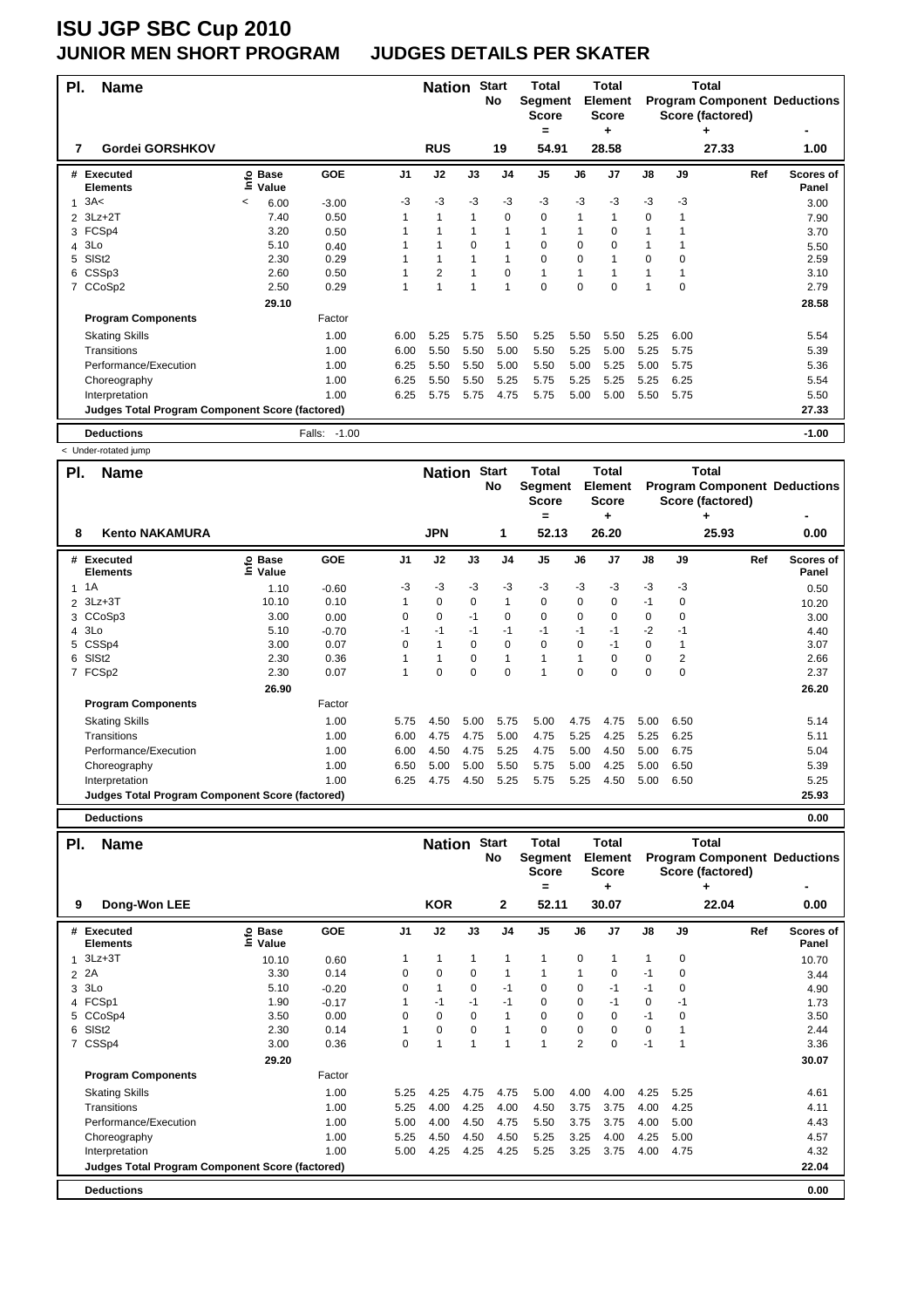### **JUNIOR MEN SHORT PROGRAM JUDGES DETAILS PER SKATER**

| PI. | <b>Name</b>                                            |                      |        |                | <b>Nation</b>  |                | <b>Start</b><br>No | <b>Total</b><br>Segment<br><b>Score</b> |             | <b>Total</b><br><b>Element</b><br><b>Score</b> |             |          | Total<br><b>Program Component Deductions</b><br>Score (factored) |                           |
|-----|--------------------------------------------------------|----------------------|--------|----------------|----------------|----------------|--------------------|-----------------------------------------|-------------|------------------------------------------------|-------------|----------|------------------------------------------------------------------|---------------------------|
| 10  | Zuoren XU                                              |                      |        |                | <b>CHN</b>     |                | 11                 | $=$<br>51.71                            |             | ٠<br>27.89                                     |             |          | 23.82                                                            | 0.00                      |
|     |                                                        |                      |        |                |                |                |                    |                                         |             |                                                |             |          |                                                                  |                           |
|     | # Executed<br><b>Elements</b>                          | ු Base<br>Ξ<br>Value | GOE    | J <sub>1</sub> | J2             | J3             | J <sub>4</sub>     | J <sub>5</sub>                          | J6          | J7                                             | J8          | J9       | Ref                                                              | <b>Scores of</b><br>Panel |
|     | $3Lz + 2T$                                             | 7.40                 | 0.00   | 0              | 1              | $\mathbf 0$    | 0                  | $-1$                                    | $\mathbf 0$ | 0                                              | $\mathbf 0$ | 0        |                                                                  | 7.40                      |
| 2   | 3Lo                                                    | 5.10                 | 0.20   | 0              | $\overline{2}$ | -1             | 1                  | 0                                       | $\Omega$    | $\Omega$                                       | $\mathbf 0$ | 0        |                                                                  | 5.30                      |
| 3   | CiSt <sub>2</sub>                                      | 2.30                 | 0.07   | 0              | 0              | $\Omega$       | $\Omega$           | 1                                       | $\Omega$    | 0                                              | $\mathbf 0$ |          |                                                                  | 2.37                      |
| 4   | CSSp4                                                  | 3.00                 | 0.00   | 0              | $\mathbf 0$    | $\Omega$       | $\Omega$           | $\Omega$                                | $\Omega$    | $\Omega$                                       | $-1$        | $\Omega$ |                                                                  | 3.00                      |
| 5   | 2A                                                     | 3.30                 | 0.36   | 0              | $\mathbf{1}$   | $\overline{1}$ |                    | $\mathbf{1}$                            | $\Omega$    | $\Omega$                                       | 1           |          |                                                                  | 3.66                      |
|     | 6 FCSp3                                                | 2.80                 | 0.36   | 0              | 1              | 1              |                    | 1                                       | 0           | 1                                              | 1           | 0        |                                                                  | 3.16                      |
|     | 7 CCoSp3                                               | 3.00                 | 0.00   | $\Omega$       | $\Omega$       | $\Omega$       | $\Omega$           | $\Omega$                                | $\Omega$    | $\Omega$                                       | $-1$        | $\Omega$ |                                                                  | 3.00                      |
|     |                                                        | 26.90                |        |                |                |                |                    |                                         |             |                                                |             |          |                                                                  | 27.89                     |
|     | <b>Program Components</b>                              |                      | Factor |                |                |                |                    |                                         |             |                                                |             |          |                                                                  |                           |
|     | <b>Skating Skills</b>                                  |                      | 1.00   | 4.75           | 5.00           | 5.25           | 5.00               | 5.00                                    | 4.75        | 4.50                                           | 5.50        | 5.00     |                                                                  | 4.96                      |
|     | Transitions                                            |                      | 1.00   | 4.25           | 5.25           | 4.75           | 4.50               | 4.75                                    | 4.50        | 4.25                                           | 5.00        | 4.50     |                                                                  | 4.61                      |
|     | Performance/Execution                                  |                      | 1.00   | 4.50           | 5.00           | 4.75           | 4.75               | 5.00                                    | 4.50        | 4.50                                           | 5.25        | 5.25     |                                                                  | 4.82                      |
|     | Choreography                                           |                      | 1.00   | 4.25           | 5.25           | 4.75           | 4.75               | 4.75                                    | 4.75        | 4.50                                           | 5.00        | 5.25     |                                                                  | 4.82                      |
|     | Interpretation                                         |                      | 1.00   | 4.25           | 5.25           | 4.50           | 4.50               | 4.50                                    | 4.50        | 4.25                                           | 5.00        | 5.00     |                                                                  | 4.61                      |
|     | <b>Judges Total Program Component Score (factored)</b> |                      |        |                |                |                |                    |                                         |             |                                                |             |          |                                                                  | 23.82                     |
|     | <b>Deductions</b>                                      |                      |        |                |                |                |                    |                                         |             |                                                |             |          |                                                                  | 0.00                      |
| PI. | <b>Name</b>                                            |                      |        |                | <b>Nation</b>  |                | <b>Start</b><br>N۸ | Total<br><b>Seament</b>                 |             | <b>Total</b><br>Element -                      |             |          | <b>Total</b><br><b>Drogram Component Deductions</b>              |                           |

|    |                                                        |                                |            |      |                |          | No             | Segment<br><b>Score</b> |                | <b>Element</b><br><b>Score</b> |             |      | <b>Program Component Deductions</b><br>Score (factored) |                           |
|----|--------------------------------------------------------|--------------------------------|------------|------|----------------|----------|----------------|-------------------------|----------------|--------------------------------|-------------|------|---------------------------------------------------------|---------------------------|
|    |                                                        |                                |            |      |                |          |                | =                       |                | ۰                              |             |      | ٠                                                       |                           |
| 11 | Ryuju HINO                                             |                                |            |      | <b>JPN</b>     |          | 6              | 49.10                   |                | 27.42                          |             |      | 22.68                                                   | 1.00                      |
|    | # Executed<br><b>Elements</b>                          | <b>Base</b><br>٥<br>Ξ<br>Value | <b>GOE</b> | J1   | J2             | J3       | J4             | J <sub>5</sub>          | J6             | J7                             | J8          | J9   | Ref                                                     | <b>Scores of</b><br>Panel |
|    | 13A                                                    | 8.50                           | 0.29       | 0    | 1              | 0        |                | 0                       | 0              | 0                              | $\mathbf 0$ |      |                                                         | 8.79                      |
|    | $2$ 3T+2T                                              | 5.50                           | $-1.40$    | -3   | $-2$           | $-1$     | $-2$           | $-2$                    | $-2$           | -3                             | -2          | $-1$ |                                                         | 4.10                      |
|    | $3$ $3$ Lo                                             | 5.10                           | $-2.10$    | -3   | $-3$           | -3       | $-3$           | $-3$                    | -3             | $-3$                           | -3          | -3   |                                                         | 3.00                      |
|    | 4 CCoSp4                                               | 3.50                           | $-0.09$    | 0    | -1             | $-1$     | 0              | 0                       |                | 0                              | -1          | 0    |                                                         | 3.41                      |
|    | 5 FCSp1                                                | 1.90                           | 0.14       |      | 0              | $\Omega$ |                | 0                       | 0              | $\Omega$                       | 1           | 0    |                                                         | 2.04                      |
|    | 6 SISt2                                                | 2.30                           | 0.07       | 0    | 0              | 0        | 1              | 0                       | 0              | $\Omega$                       | 0           |      |                                                         | 2.37                      |
|    | 7 CSSp4                                                | 3.00                           | 0.71       |      | $\overline{2}$ |          | $\overline{2}$ | 1                       | $\overline{2}$ |                                |             | 2    |                                                         | 3.71                      |
|    |                                                        | 29.80                          |            |      |                |          |                |                         |                |                                |             |      |                                                         | 27.42                     |
|    | <b>Program Components</b>                              |                                | Factor     |      |                |          |                |                         |                |                                |             |      |                                                         |                           |
|    | <b>Skating Skills</b>                                  |                                | 1.00       | 5.00 | 5.00           | 5.25     | 4.75           | 5.25                    | 4.50           | 4.50                           | 4.75        | 5.25 |                                                         | 4.93                      |
|    | Transitions                                            |                                | 1.00       | 4.75 | 4.50           | 5.00     | 3.75           | 4.50                    | 4.25           | 4.00                           | 4.50        | 4.75 |                                                         | 4.46                      |
|    | Performance/Execution                                  |                                | 1.00       | 4.75 | 4.50           | 4.75     | 4.25           | 5.50                    | 4.00           | 4.25                           | 4.25        | 5.00 |                                                         | 4.54                      |
|    | Choreography                                           |                                | 1.00       | 4.50 | 4.50           | 4.75     | 4.00           | 4.75                    | 4.25           | 4.50                           | 4.25        | 5.00 |                                                         | 4.50                      |
|    | Interpretation                                         |                                | 1.00       | 4.50 | 4.00           | 4.50     | 3.75           | 4.50                    | 3.75           | 4.25                           | 4.25        | 5.00 |                                                         | 4.25                      |
|    | <b>Judges Total Program Component Score (factored)</b> |                                |            |      |                |          |                |                         |                |                                |             |      |                                                         | 22.68                     |

**Deductions** Falls: -1.00 **-1.00**

| PI.            | <b>Name</b>                                     |            |                   |            |                | <b>Nation</b> |             | <b>Start</b><br>No | <b>Total</b><br>Segment<br><b>Score</b> |             | Total<br><b>Element</b><br><b>Score</b> |               |             | Total<br>Score (factored) | <b>Program Component Deductions</b> |
|----------------|-------------------------------------------------|------------|-------------------|------------|----------------|---------------|-------------|--------------------|-----------------------------------------|-------------|-----------------------------------------|---------------|-------------|---------------------------|-------------------------------------|
| 12             | <b>Shaquille DAVIS</b>                          |            |                   |            |                | <b>CAN</b>    |             | 7                  | =<br>48.29                              |             | ٠<br>25.22                              |               |             | ٠<br>23.07                | 0.00                                |
|                |                                                 |            |                   |            |                |               |             |                    |                                         |             |                                         |               |             |                           |                                     |
|                | # Executed<br><b>Elements</b>                   |            | e Base<br>E Value | <b>GOE</b> | J <sub>1</sub> | J2            | J3          | J <sub>4</sub>     | J <sub>5</sub>                          | J6          | J7                                      | $\mathsf{J}8$ | J9          | Ref                       | Scores of<br>Panel                  |
| $\mathbf{1}$   | $3T+2T$                                         |            | 5.50              | 0.00       | 0              | 0             | 0           | 0                  | 0                                       | 0           | 0                                       | 0             | $\mathbf 0$ |                           | 5.50                                |
| $\overline{2}$ | 3A<                                             | $\tilde{}$ | 6.00              | $-2.71$    | -3             | $-3$          | $-2$        | $-2$               | $-2$                                    | $-3$        | $-3$                                    | $-3$          | -3          |                           | 3.29                                |
| 3              | 3Lo                                             |            | 5.10              | 0.60       |                | 1             |             | 1                  | $\mathbf{1}$                            |             | $\Omega$                                | 1             | $\Omega$    |                           | 5.70                                |
|                | 4 FCSp1                                         |            | 1.90              | $-0.04$    | $\Omega$       | $\mathbf 0$   | $\Omega$    |                    | 0                                       | $\Omega$    | $-1$                                    | $-1$          | $\Omega$    |                           | 1.86                                |
| 5              | CCoSp4                                          |            | 3.50              | 0.07       |                | $\mathbf 0$   |             | $\mathbf 0$        | $\mathbf 0$                             | $\Omega$    | $\mathbf 0$                             | $-1$          | $\Omega$    |                           | 3.57                                |
| 6              | CiSt <sub>2</sub>                               |            | 2.30              | 0.00       | $\Omega$       | $\mathbf 0$   | 0           | 0                  | $\mathbf 0$                             | $\mathbf 0$ | $\Omega$                                | $-1$          | 0           |                           | 2.30                                |
| $\overline{7}$ | CSSp4                                           |            | 3.00              | 0.00       | 0              | $\mathbf 0$   | $\mathbf 0$ | $\mathbf 0$        | $\mathbf 0$                             | 0           | $-1$                                    | 0             | $\mathbf 0$ |                           | 3.00                                |
|                |                                                 |            | 27.30             |            |                |               |             |                    |                                         |             |                                         |               |             |                           | 25.22                               |
|                | <b>Program Components</b>                       |            |                   | Factor     |                |               |             |                    |                                         |             |                                         |               |             |                           |                                     |
|                | <b>Skating Skills</b>                           |            |                   | 1.00       | 5.75           | 4.50          | 5.00        | 4.75               | 5.00                                    | 4.50        | 4.25                                    | 4.75          | 4.75        |                           | 4.75                                |
|                | Transitions                                     |            |                   | 1.00       | 5.75           | 4.75          | 4.50        | 4.25               | 4.50                                    | 4.00        | 4.00                                    | 4.75          | 4.75        |                           | 4.50                                |
|                | Performance/Execution                           |            |                   | 1.00       | 5.75           | 4.50          | 4.50        | 4.50               | 4.75                                    | 4.25        | 4.50                                    | 4.75          | 4.50        |                           | 4.57                                |
|                | Choreography                                    |            |                   | 1.00       | 6.00           | 4.75          | 4.25        | 4.50               | 5.00                                    | 4.25        | 4.00                                    | 4.75          | 4.75        |                           | 4.61                                |
|                | Interpretation                                  |            |                   | 1.00       | 5.75           | 4.50          | 4.25        | 4.25               | 5.50                                    | 4.00        | 4.25                                    | 5.00          | 4.75        |                           | 4.64                                |
|                | Judges Total Program Component Score (factored) |            |                   |            |                |               |             |                    |                                         |             |                                         |               |             |                           | 23.07                               |
|                | <b>Deductions</b>                               |            |                   |            |                |               |             |                    |                                         |             |                                         |               |             |                           | 0.00                                |

< Under-rotated jump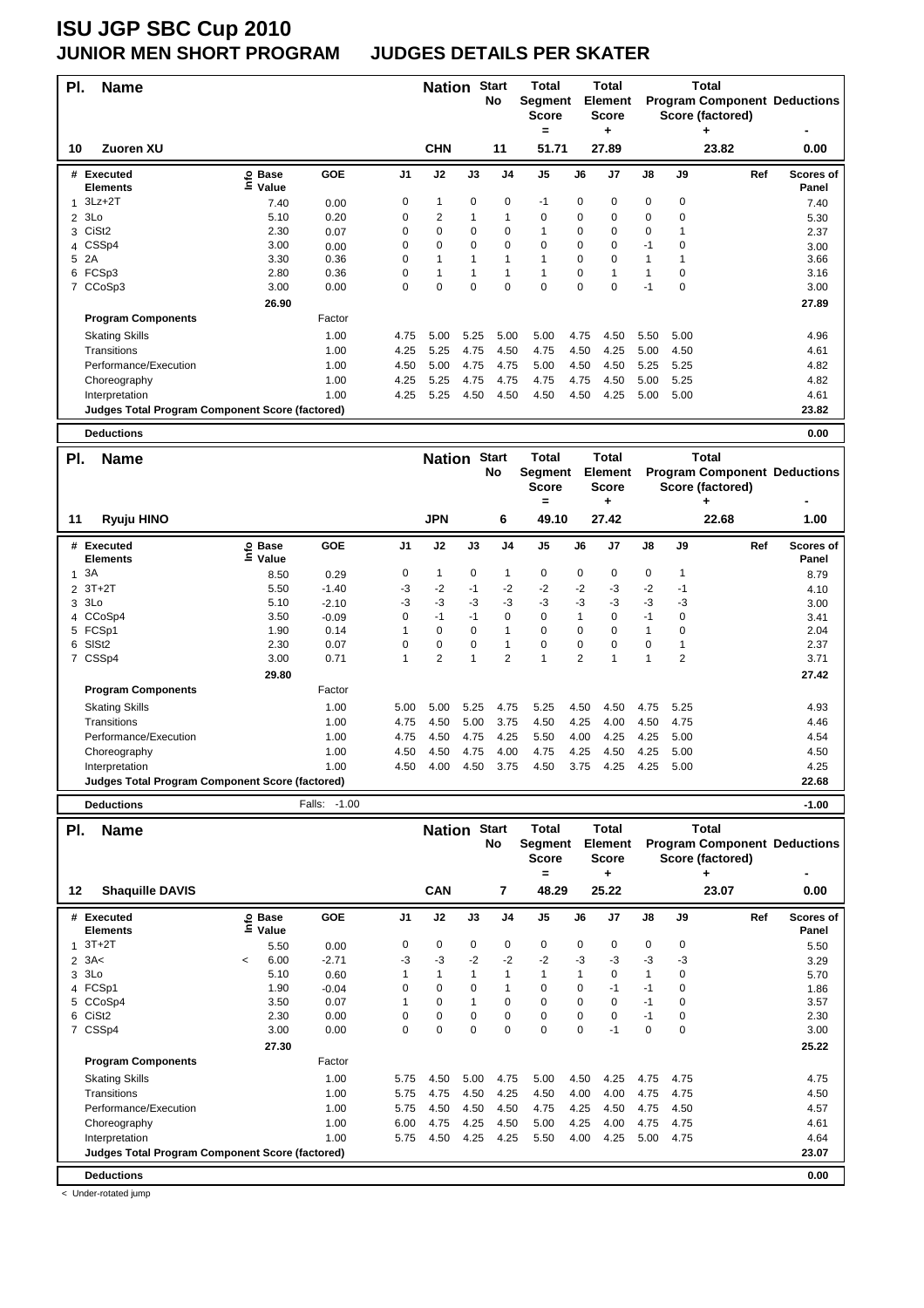### **JUNIOR MEN SHORT PROGRAM JUDGES DETAILS PER SKATER**

| PI.            | <b>Name</b>                                            |                   |         |                | <b>Nation</b> |                | <b>Start</b><br>No | Total<br>Segment<br><b>Score</b> |          | Total<br><b>Element</b><br><b>Score</b> |              |          | Total<br>Score (factored) | <b>Program Component Deductions</b> |
|----------------|--------------------------------------------------------|-------------------|---------|----------------|---------------|----------------|--------------------|----------------------------------|----------|-----------------------------------------|--------------|----------|---------------------------|-------------------------------------|
| 13             | <b>He ZHANG</b>                                        |                   |         |                | <b>CHN</b>    |                | 13                 | $=$<br>47.02                     |          | ٠<br>22.06                              |              |          | ٠<br>24.96                | 0.00                                |
|                | # Executed<br><b>Elements</b>                          | e Base<br>⊆ Value | GOE     | J <sub>1</sub> | J2            | J3             | J <sub>4</sub>     | J <sub>5</sub>                   | J6       | J7                                      | J8           | J9       | Ref                       | <b>Scores of</b><br>Panel           |
|                | $1Lz + 2T$                                             | 2.00              | $-0.60$ | $-3$           | $-3$          | $-3$           | $-3$               | $-3$                             | $-3$     | $-3$                                    | $-3$         | $-3$     |                           | 1.40                                |
| $\overline{2}$ | 3Lo                                                    | 5.10              | $-0.70$ | $-1$           | $-1$          | $-1$           | $-1$               | $-1$                             | $-1$     | $-1$                                    | $-1$         | $-1$     |                           | 4.40                                |
| 3              | FCSp3                                                  | 2.80              | 0.00    | $\mathbf 0$    | $\mathbf 0$   | $\Omega$       | 1                  | 0                                | $\Omega$ | $\Omega$                                | $\mathbf 0$  | 0        |                           | 2.80                                |
| 4              | 2A                                                     | 3.30              | 0.36    | $\Omega$       | 1             | $\overline{1}$ | 2                  | 1                                |          | $\Omega$                                | $\mathbf 0$  |          |                           | 3.66                                |
|                | 5 CSSp4                                                | 3.00              | 0.00    | $\Omega$       | $\Omega$      | $-1$           | $\mathbf{1}$       | $\Omega$                         | $\Omega$ | $\Omega$                                | $\Omega$     | $\Omega$ |                           | 3.00                                |
| 6              | SISt <sub>2</sub>                                      | 2.30              | 0.50    |                | $\mathbf{1}$  | $\overline{1}$ | 2                  | 1                                |          |                                         | $\mathbf{1}$ |          |                           | 2.80                                |
| $\overline{7}$ | CCoSp4                                                 | 3.50              | 0.50    | 1              | 1             | $\overline{ }$ |                    | $\overline{1}$                   | 1        | 1                                       | 1            |          |                           | 4.00                                |
|                |                                                        | 22.00             |         |                |               |                |                    |                                  |          |                                         |              |          |                           | 22.06                               |
|                | <b>Program Components</b>                              |                   | Factor  |                |               |                |                    |                                  |          |                                         |              |          |                           |                                     |
|                | <b>Skating Skills</b>                                  |                   | 1.00    | 5.00           | 4.50          | 4.50           | 5.25               | 5.50                             | 5.25     | 4.50                                    | 5.00         | 5.25     |                           | 4.96                                |
|                | Transitions                                            |                   | 1.00    | 4.75           | 5.25          | 4.25           | 5.00               | 5.75                             | 4.75     | 4.50                                    | 5.25         | 5.00     |                           | 4.93                                |
|                | Performance/Execution                                  |                   | 1.00    | 4.75           | 5.00          | 4.25           | 4.75               | 5.25                             | 4.25     | 4.25                                    | 5.75         | 5.50     |                           | 4.82                                |
|                | Choreography                                           |                   | 1.00    | 5.25           | 5.00          | 4.25           | 5.75               | 6.00                             | 4.25     | 4.50                                    | 5.25         | 5.75     |                           | 5.11                                |
|                | Interpretation                                         |                   | 1.00    | 5.00           | 4.75          | 4.25           | 5.75               | 6.25                             | 4.50     | 4.75                                    | 5.25         | 6.00     |                           | 5.14                                |
|                | <b>Judges Total Program Component Score (factored)</b> |                   |         |                |               |                |                    |                                  |          |                                         |              |          |                           | 24.96                               |
|                | <b>Deductions</b>                                      |                   |         |                |               |                |                    |                                  |          |                                         |              |          |                           | 0.00                                |

| PI. | <b>Name</b>                                            |                            |            |                | <b>Nation</b> |             | <b>Start</b><br>No       | Total<br>Segment<br>Score |      | <b>Total</b><br><b>Element</b><br><b>Score</b> |             |             | <b>Total</b><br><b>Program Component Deductions</b><br>Score (factored) |                           |
|-----|--------------------------------------------------------|----------------------------|------------|----------------|---------------|-------------|--------------------------|---------------------------|------|------------------------------------------------|-------------|-------------|-------------------------------------------------------------------------|---------------------------|
|     |                                                        |                            |            |                |               |             |                          | =                         |      | ٠                                              |             |             | ٠                                                                       |                           |
| 14  | <b>Daniel DOTZAUER</b>                                 |                            |            |                | <b>GER</b>    |             | 22                       | 46.92                     |      | 24.99                                          |             |             | 22.93                                                                   | 1.00                      |
| #   | Executed<br><b>Elements</b>                            | <b>Base</b><br>۴o<br>Value | <b>GOE</b> | J <sub>1</sub> | J2            | J3          | J <sub>4</sub>           | J <sub>5</sub>            | J6   | J7                                             | J8          | J9          | Ref                                                                     | <b>Scores of</b><br>Panel |
| 1   | $3Lz + 2T$                                             | 7.40                       | 0.20       | 0              | $\mathbf 0$   | $\mathbf 0$ | $\overline{\phantom{a}}$ | 0                         | 1    |                                                | $\mathbf 0$ | $\mathbf 0$ |                                                                         | 7.60                      |
| 2   | 3Lo                                                    | 5.10                       | $-0.70$    | $-1$           | -1            | $-1$        | -1                       | -1                        | -1   | 0                                              | $-2$        | -1          |                                                                         | 4.40                      |
|     | 3 CSSp4                                                | 3.00                       | 0.21       | $\Omega$       | 1             | $\Omega$    | 1                        | 0                         |      | $\Omega$                                       | $\mathbf 0$ |             |                                                                         | 3.21                      |
|     | 4 SISt3                                                | 3.30                       | 0.21       | 0              |               | $\Omega$    | $\mathbf 0$              | 1                         | 0    |                                                | $\mathbf 0$ |             |                                                                         | 3.51                      |
|     | 5 FCSp1                                                | 1.90                       | 0.00       | 0              | $\mathbf 0$   | 0           | $\mathbf 0$              | 0                         | 0    | 0                                              | $-1$        | 0           |                                                                         | 1.90                      |
|     | 6 2A                                                   | 3.30                       | $-1.50$    | -3             | $-3$          | -3          | $-3$                     | -3                        | -3   | -3                                             | -3          | -3          |                                                                         | 1.80                      |
|     | 7 CCoSp2                                               | 2.50                       | 0.07       |                | 0             | 0           | $\mathbf 0$              | 1                         | 0    | 0                                              | 0           | 0           |                                                                         | 2.57                      |
|     |                                                        | 26.50                      |            |                |               |             |                          |                           |      |                                                |             |             |                                                                         | 24.99                     |
|     | <b>Program Components</b>                              |                            | Factor     |                |               |             |                          |                           |      |                                                |             |             |                                                                         |                           |
|     | <b>Skating Skills</b>                                  |                            | 1.00       | 4.50           | 4.75          | 5.50        | 4.50                     | 4.75                      | 5.00 | 5.00                                           | 4.25        | 4.75        |                                                                         | 4.75                      |
|     | <b>Transitions</b>                                     |                            | 1.00       | 4.25           | 4.75          | 5.00        | 4.00                     | 4.50                      | 4.50 | 4.75                                           | 3.75        | 4.50        |                                                                         | 4.46                      |
|     | Performance/Execution                                  |                            | 1.00       | 4.50           | 4.75          | 5.00        | 4.00                     | 4.25                      | 4.75 | 5.25                                           | 4.00        | 5.00        |                                                                         | 4.61                      |
|     | Choreography                                           |                            | 1.00       | 4.25           | 4.50          | 4.75        | 4.25                     | 4.75                      | 4.50 | 5.25                                           | 4.00        | 5.00        |                                                                         | 4.57                      |
|     | Interpretation                                         |                            | 1.00       | 4.25           | 4.50          | 5.00        | 4.00                     | 4.75                      | 4.25 | 5.00                                           | 4.00        | 5.00        |                                                                         | 4.54                      |
|     | <b>Judges Total Program Component Score (factored)</b> |                            |            |                |               |             |                          |                           |      |                                                |             |             |                                                                         | 22.93                     |

| <b>Deductions</b>                                      |                            | Falls: -1.00 |                |               |          |                    |                                         |          |                                       |             |             |                                       | $-1.00$                             |
|--------------------------------------------------------|----------------------------|--------------|----------------|---------------|----------|--------------------|-----------------------------------------|----------|---------------------------------------|-------------|-------------|---------------------------------------|-------------------------------------|
| PI.<br><b>Name</b>                                     |                            |              |                | <b>Nation</b> |          | <b>Start</b><br>No | Total<br>Segment<br><b>Score</b><br>$=$ |          | Total<br>Element<br><b>Score</b><br>٠ |             |             | <b>Total</b><br>Score (factored)<br>٠ | <b>Program Component Deductions</b> |
| 15<br><b>Tomi PULKKINEN</b>                            |                            |              |                | SUI           |          | 18                 | 46.72                                   |          | 24.29                                 |             |             | 23.43                                 | 1.00                                |
| # Executed<br><b>Elements</b>                          | e Base<br>⊆ Value<br>Value | <b>GOE</b>   | J <sub>1</sub> | J2            | J3       | J <sub>4</sub>     | J <sub>5</sub>                          | J6       | J <sub>7</sub>                        | J8          | J9          | Ref                                   | Scores of<br>Panel                  |
| 3A <                                                   | 3.30<br><<                 | $-1.50$      | -3             | $-3$          | -3       | $-3$               | $-3$                                    | $-3$     | $-3$                                  | $-3$        | $-3$        |                                       | 1.80                                |
| 2 3Lz+2T                                               | 7.40                       | 0.20         | $\mathbf 0$    | $\mathbf 0$   |          | 0                  | $\mathbf 0$                             | 1        | 0                                     | 1           | 0           |                                       | 7.60                                |
| CSS <sub>p2</sub><br>3                                 | 2.30                       | $-0.04$      | 0              | $\mathbf 0$   | $\Omega$ | $\Omega$           | $\mathbf 0$                             | -1       | -1                                    | $\mathbf 0$ | $\mathbf 0$ |                                       | 2.26                                |
| SISt <sub>2</sub><br>4                                 | 2.30                       | 0.14         | $\Omega$       | $\mathbf{1}$  |          |                    | $\Omega$                                | $\Omega$ | $\Omega$                              | $\Omega$    | $\Omega$    |                                       | 2.44                                |
| 3Lo<br>5                                               | 5.10                       | $-0.10$      | 0              | $-1$          |          | 0                  | $\mathbf 0$                             | 0        | $\Omega$                              | -1          | $\mathbf 0$ |                                       | 5.00                                |
| FCSp1<br>6                                             | 1.90                       | 0.00         | 0              | 0             | $\Omega$ |                    | 0                                       | $\Omega$ | $\Omega$                              | $\mathbf 0$ | $-1$        |                                       | 1.90                                |
| 7 CCoSp3                                               | 3.00                       | 0.29         | $\Omega$       | 0             | 1        |                    | 1                                       | 1        | $\Omega$                              | 1           | $\Omega$    |                                       | 3.29                                |
|                                                        | 25.30                      |              |                |               |          |                    |                                         |          |                                       |             |             |                                       | 24.29                               |
| <b>Program Components</b>                              |                            | Factor       |                |               |          |                    |                                         |          |                                       |             |             |                                       |                                     |
| <b>Skating Skills</b>                                  |                            | 1.00         | 4.25           | 4.25          | 5.50     | 5.50               | 4.75                                    | 5.25     | 4.50                                  | 5.00        | 4.50        |                                       | 4.82                                |
| Transitions                                            |                            | 1.00         | 4.00           | 4.25          | 5.25     | 4.75               | 5.00                                    | 5.00     | 4.00                                  | 4.50        | 4.25        |                                       | 4.54                                |
| Performance/Execution                                  |                            | 1.00         | 4.25           | 4.50          | 5.25     | 5.00               | 4.50                                    | 5.00     | 4.50                                  | 4.75        | 4.50        |                                       | 4.68                                |
| Choreography                                           |                            | 1.00         | 4.00           | 3.75          | 5.25     | 5.25               | 5.00                                    | 4.75     | 4.25                                  | 4.75        | 4.50        |                                       | 4.64                                |
| Interpretation                                         |                            | 1.00         | 4.00           | 4.25          | 5.25     | 5.25               | 5.00                                    | 5.00     | 4.50                                  | 4.75        | 4.50        |                                       | 4.75                                |
| <b>Judges Total Program Component Score (factored)</b> |                            |              |                |               |          |                    |                                         |          |                                       |             |             |                                       | 23.43                               |
| <b>Deductions</b>                                      |                            | Falls: -1.00 |                |               |          |                    |                                         |          |                                       |             |             |                                       | $-1.00$                             |

<< Downgraded jump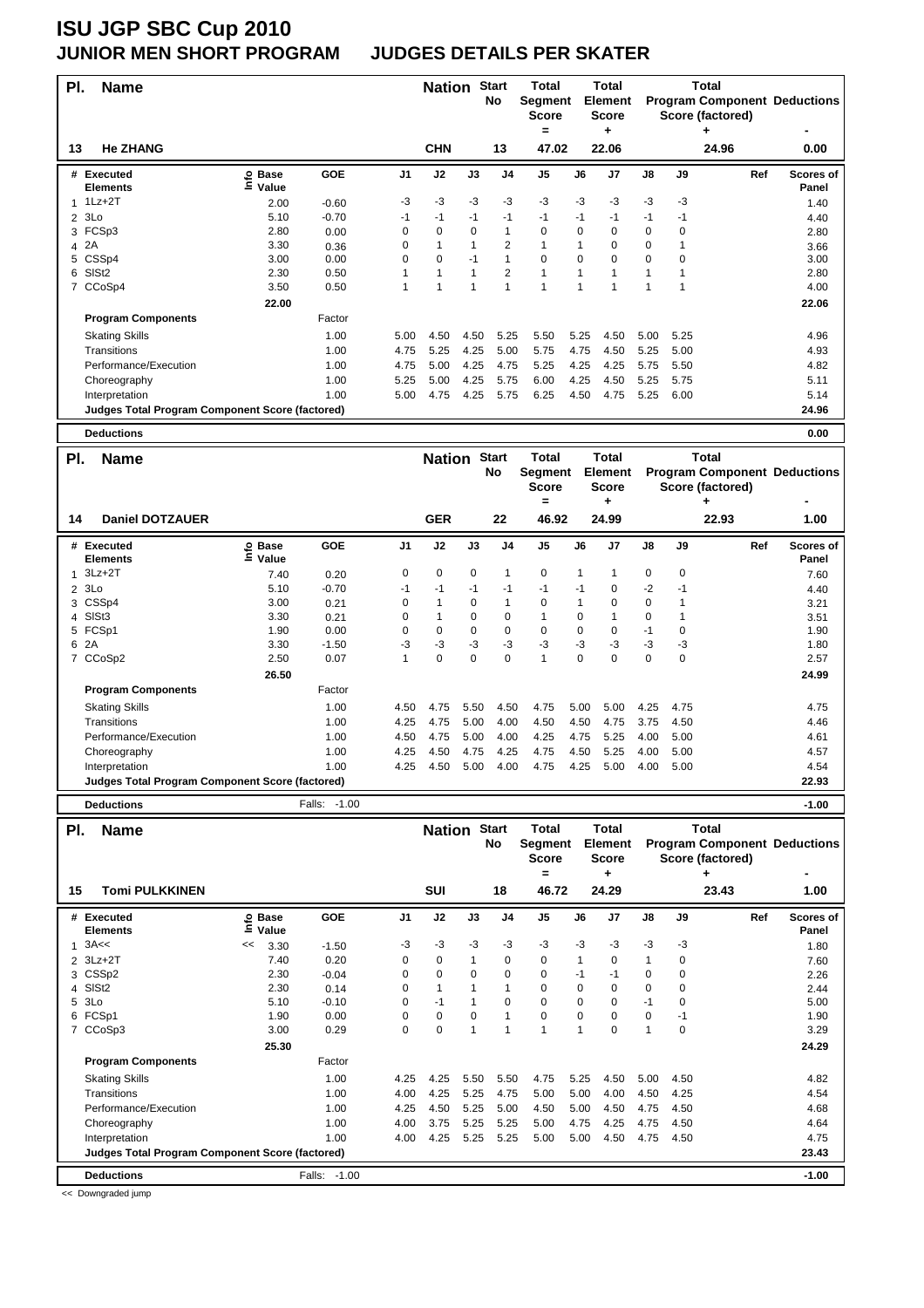#### **JUNIOR MEN SHORT PROGRAM JUDGES DETAILS PER SKATER**

| PI. | <b>Name</b>                                            |         |                                    |              |                | <b>Nation</b> |          | <b>Start</b><br>No | <b>Total</b><br>Segment<br><b>Score</b> |          | <b>Total</b><br><b>Element</b><br><b>Score</b> |               |          | Total<br>Score (factored) | <b>Program Component Deductions</b> |
|-----|--------------------------------------------------------|---------|------------------------------------|--------------|----------------|---------------|----------|--------------------|-----------------------------------------|----------|------------------------------------------------|---------------|----------|---------------------------|-------------------------------------|
|     |                                                        |         |                                    |              |                |               |          |                    | =                                       |          | ٠                                              |               |          |                           |                                     |
| 16  | <b>Michael Christian MARTINEZ</b>                      |         |                                    |              |                | <b>PHI</b>    |          | 15                 | 39.51                                   |          | 21.08                                          |               |          | 19.43                     | 1.00                                |
|     | # Executed<br><b>Elements</b>                          |         | <b>့</b> Base<br>$\bar{\Xi}$ Value | <b>GOE</b>   | J <sub>1</sub> | J2            | J3       | J <sub>4</sub>     | J <sub>5</sub>                          | J6       | J <sub>7</sub>                                 | $\mathsf{J}8$ | J9       | Ref                       | <b>Scores of</b><br>Panel           |
|     | $3S+1T$                                                |         | 4.60                               | $-2.10$      | $-3$           | $-3$          | $-3$     | $-3$               | $-3$                                    | $-3$     | $-3$                                           | $-3$          | $-3$     |                           | 2.50                                |
|     | $2 \t3Lo<$                                             | $\prec$ | 3.60                               | $-2.10$      | $-3$           | $-3$          | $-3$     | $-3$               | $-3$                                    | $-3$     | $-3$                                           | $-3$          | -3       |                           | 1.50                                |
|     | 3 CCoSp4                                               |         | 3.50                               | 0.29         | 0              | $\mathbf{1}$  |          |                    | $\mathbf{1}$                            |          | 0                                              | 0             | $\Omega$ |                           | 3.79                                |
| 4   | 2A                                                     |         | 3.30                               | 0.14         | 0              | $\Omega$      | $\Omega$ |                    | $\Omega$                                |          | $\Omega$                                       | 0             |          |                           | 3.44                                |
|     | 5 FCSp4                                                |         | 3.20                               | 0.21         |                |               | $\Omega$ |                    | $\mathbf{1}$                            | $\Omega$ | $\mathbf 0$                                    | 0             | $\Omega$ |                           | 3.41                                |
| 6   | SISt3                                                  |         | 3.30                               | 0.00         | 0              | 1             | $\Omega$ | $\Omega$           | $\mathbf 0$                             | $\Omega$ | $\Omega$                                       | 0             | $\Omega$ |                           | 3.30                                |
|     | CSSp4                                                  |         | 3.00                               | 0.14         | 1              | 1             | $\Omega$ | $\Omega$           | 0                                       | 1        | $\Omega$                                       | 0             | $\Omega$ |                           | 3.14                                |
|     |                                                        |         | 24.50                              |              |                |               |          |                    |                                         |          |                                                |               |          |                           | 21.08                               |
|     | <b>Program Components</b>                              |         |                                    | Factor       |                |               |          |                    |                                         |          |                                                |               |          |                           |                                     |
|     | <b>Skating Skills</b>                                  |         |                                    | 1.00         | 3.75           | 3.75          | 3.25     | 3.75               | 4.25                                    | 4.25     | 4.00                                           | 4.50          | 3.50     |                           | 3.89                                |
|     | Transitions                                            |         |                                    | 1.00         | 3.50           | 4.00          | 2.75     | 3.25               | 3.75                                    | 4.00     | 3.50                                           | 4.75          | 3.50     |                           | 3.64                                |
|     | Performance/Execution                                  |         |                                    | 1.00         | 3.75           | 4.00          | 2.75     | 3.50               | 3.50                                    | 4.25     | 3.75                                           | 4.50          | 3.75     |                           | 3.79                                |
|     | Choreography                                           |         |                                    | 1.00         | 4.25           | 4.25          | 2.75     | 4.00               | 4.25                                    | 4.25     | 3.50                                           | 4.50          | 4.00     |                           | 4.07                                |
|     | Interpretation                                         |         |                                    | 1.00         | 4.00           | 4.00          | 2.75     | 4.00               | 4.25                                    | 4.50     | 3.50                                           | 4.75          | 4.00     |                           | 4.04                                |
|     | <b>Judges Total Program Component Score (factored)</b> |         |                                    |              |                |               |          |                    |                                         |          |                                                |               |          |                           | 19.43                               |
|     | <b>Deductions</b>                                      |         |                                    | Falls: -1.00 |                |               |          |                    |                                         |          |                                                |               |          |                           | $-1.00$                             |

< Under-rotated jump

| PI.            | <b>Name</b>                                            |                              |         |                | <b>Nation</b> |      | <b>Start</b><br>No | Total<br>Segment<br><b>Score</b><br>= |          | Total<br><b>Element</b><br><b>Score</b><br>٠ |      |      | Total<br>Score (factored)<br>۰ | <b>Program Component Deductions</b> |
|----------------|--------------------------------------------------------|------------------------------|---------|----------------|---------------|------|--------------------|---------------------------------------|----------|----------------------------------------------|------|------|--------------------------------|-------------------------------------|
| 17             | <b>Hovhannes MKRTCHYAN</b>                             |                              |         |                | <b>ARM</b>    |      | 16                 | 38.61                                 |          | 18.58                                        |      |      | 20.03                          | 0.00                                |
|                | # Executed<br><b>Elements</b>                          | <b>Base</b><br>١nfo<br>Value | GOE     | J <sub>1</sub> | J2            | J3   | J4                 | J5                                    | J6       | J <sub>7</sub>                               | J8   | J9   | Ref                            | Scores of<br>Panel                  |
|                | $1Lz + 2T$                                             | 2.00                         | $-0.60$ | $-3$           | -3            | $-3$ | $-3$               | $-3$                                  | $-3$     | $-3$                                         | $-3$ | $-3$ |                                | 1.40                                |
| $\overline{2}$ | 3Lo                                                    | 5.10                         | $-0.80$ | $-1$           | $-1$          | 0    | $-1$               | $-1$                                  | $-1$     | $-1$                                         | $-2$ | $-2$ |                                | 4.30                                |
| 3              | FCS <sub>p2</sub>                                      | 2.30                         | $-0.09$ | 0              | $\mathbf 0$   | $-1$ | 0                  | $\mathbf 0$                           | 0        | 0                                            | $-1$ | $-1$ |                                | 2.21                                |
| 4              | SISt <sub>3</sub>                                      | 3.30                         | 0.00    | 0              | $\mathbf 0$   | 0    | $\mathbf{1}$       | $\mathbf 0$                           | 0        | $\mathbf 0$                                  | 0    | 0    |                                | 3.30                                |
| 5              | 2A                                                     | 3.30                         | $-0.71$ | $-2$           | $-1$          | $-1$ | $-2$               | $-1$                                  | $-1$     | $-1$                                         | $-2$ | $-2$ |                                | 2.59                                |
| 6              | CSSp4                                                  | 3.00                         | $-0.09$ | -1             | $\mathbf{1}$  | 0    | 0                  | 0                                     | 0        | 0                                            | $-1$ | -1   |                                | 2.91                                |
|                | CCoSp1                                                 | 2.00                         | $-0.13$ | $-1$           | $\mathbf 0$   | $-1$ | $-2$               | $\mathbf 0$                           | $\Omega$ | 0                                            | $-1$ | 0    |                                | 1.87                                |
|                |                                                        | 21.00                        |         |                |               |      |                    |                                       |          |                                              |      |      |                                | 18.58                               |
|                | <b>Program Components</b>                              |                              | Factor  |                |               |      |                    |                                       |          |                                              |      |      |                                |                                     |
|                | <b>Skating Skills</b>                                  |                              | 1.00    | 3.75           | 4.25          | 4.75 | 4.25               | 4.00                                  | 4.75     | 4.00                                         | 4.00 | 3.75 |                                | 4.14                                |
|                | Transitions                                            |                              | 1.00    | 3.25           | 3.75          | 4.25 | 3.75               | 3.75                                  | 4.50     | 3.75                                         | 4.00 | 3.00 |                                | 3.79                                |
|                | Performance/Execution                                  |                              | 1.00    | 3.25           | 4.00          | 4.25 | 3.50               | 3.50                                  | 4.25     | 4.25                                         | 4.00 | 3.75 |                                | 3.89                                |
|                | Choreography                                           |                              | 1.00    | 3.25           | 4.00          | 4.50 | 4.00               | 4.25                                  | 4.50     | 4.25                                         | 4.00 | 4.00 |                                | 4.14                                |
|                | Interpretation                                         |                              | 1.00    | 3.25           | 4.00          | 4.25 | 4.00               | 4.00                                  | 4.25     | 4.00                                         | 4.25 | 4.00 |                                | 4.07                                |
|                | <b>Judges Total Program Component Score (factored)</b> |                              |         |                |               |      |                    |                                       |          |                                              |      |      |                                | 20.03                               |
|                | <b>Deductions</b>                                      |                              |         |                |               |      |                    |                                       |          |                                              |      |      |                                | 0.00                                |

| PI. | <b>Name</b>                                     |                                |                   |                | <b>Nation</b> |          | <b>Start</b><br>No | Total<br>Segment<br><b>Score</b> |          | <b>Total</b><br><b>Element</b><br><b>Score</b> |      |             | Total<br><b>Program Component Deductions</b><br>Score (factored) |                           |
|-----|-------------------------------------------------|--------------------------------|-------------------|----------------|---------------|----------|--------------------|----------------------------------|----------|------------------------------------------------|------|-------------|------------------------------------------------------------------|---------------------------|
| 18  | <b>Viktor ZUBIK</b>                             |                                |                   |                | <b>FIN</b>    |          | 14                 | =<br>35.81                       |          | ٠<br>18.95                                     |      |             | ٠<br>18.86                                                       | 2.00                      |
|     | # Executed<br><b>Elements</b>                   | <b>Base</b><br>ٯ<br>ڠ<br>Value | <b>GOE</b>        | J <sub>1</sub> | J2            | J3       | J <sub>4</sub>     | J <sub>5</sub>                   | J6       | J7                                             | J8   | J9          | Ref                                                              | <b>Scores of</b><br>Panel |
| 1   | $2F+3T$                                         | 5.90                           | 0.20              | 0              | $\mathbf{1}$  | 0        | 1                  | 0                                | 0        | $\mathbf 0$                                    | 1    | $\mathbf 0$ |                                                                  | 6.10                      |
|     | $2$ $2Lo$                                       | 1.80                           | $-0.90$           | -3             | $-2$          | $-3$     | $-3$               | $-3$                             | $-3$     | $-3$                                           | $-3$ | -3          |                                                                  | 0.90                      |
|     | 3 FCSp1                                         | 1.90                           | $-0.39$           | 0              | $-1$          | $-1$     | $-1$               | $-1$                             | $-2$     | $-2$                                           | $-2$ | -1          |                                                                  | 1.51                      |
|     | 4 2A                                            | 3.30                           | 0.00              | $\Omega$       | $\mathbf 0$   | $\Omega$ | $\mathbf 0$        | 0                                | 0        | $\mathbf 0$                                    | 0    | 0           |                                                                  | 3.30                      |
|     | 5 CSSp4                                         | 3.00                           | 0.07              |                | 1             | $\Omega$ | $\mathbf 0$        | 0                                | $\Omega$ | $\Omega$                                       | 0    | $\Omega$    |                                                                  | 3.07                      |
|     | 6 CCoSp3                                        | 3.00                           | 0.00              | $\Omega$       | 0             | $\Omega$ | $\mathbf 0$        | 0                                | $\Omega$ | 0                                              | $-1$ | $\Omega$    |                                                                  | 3.00                      |
|     | 7 SISt1                                         | 1.80                           | $-0.73$           | $-3$           | -3            | -3       | $-3$               | $-2$                             | $\Omega$ | $-3$                                           | $-3$ | $\Omega$    |                                                                  | 1.07                      |
|     |                                                 | 20.70                          |                   |                |               |          |                    |                                  |          |                                                |      |             |                                                                  | 18.95                     |
|     | <b>Program Components</b>                       |                                | Factor            |                |               |          |                    |                                  |          |                                                |      |             |                                                                  |                           |
|     | <b>Skating Skills</b>                           |                                | 1.00              | 4.25           | 3.75          | 4.25     | 4.00               | 4.25                             | 4.50     | 3.75                                           | 4.00 | 4.00        |                                                                  | 4.07                      |
|     | Transitions                                     |                                | 1.00              | 3.75           | 3.50          | 4.00     | 3.25               | 3.75                             | 3.75     | 3.50                                           | 3.75 | 3.00        |                                                                  | 3.61                      |
|     | Performance/Execution                           |                                | 1.00              | 4.00           | 3.50          | 3.75     | 3.50               | 4.00                             | 4.25     | 3.75                                           | 3.75 | 3.75        |                                                                  | 3.79                      |
|     | Choreography                                    |                                | 1.00              | 3.75           | 3.50          | 3.75     | 3.75               | 3.75                             | 4.00     | 3.75                                           | 3.75 | 3.75        |                                                                  | 3.75                      |
|     | Interpretation                                  |                                | 1.00              | 3.75           | 3.00          | 3.75     | 3.50               | 3.50                             | 4.00     | 3.50                                           | 3.75 | 3.75        |                                                                  | 3.64                      |
|     | Judges Total Program Component Score (factored) |                                |                   |                |               |          |                    |                                  |          |                                                |      |             |                                                                  | 18.86                     |
|     | <b>Deductions</b>                               |                                | $-2.00$<br>Falls: |                |               |          |                    |                                  |          |                                                |      |             |                                                                  | $-2.00$                   |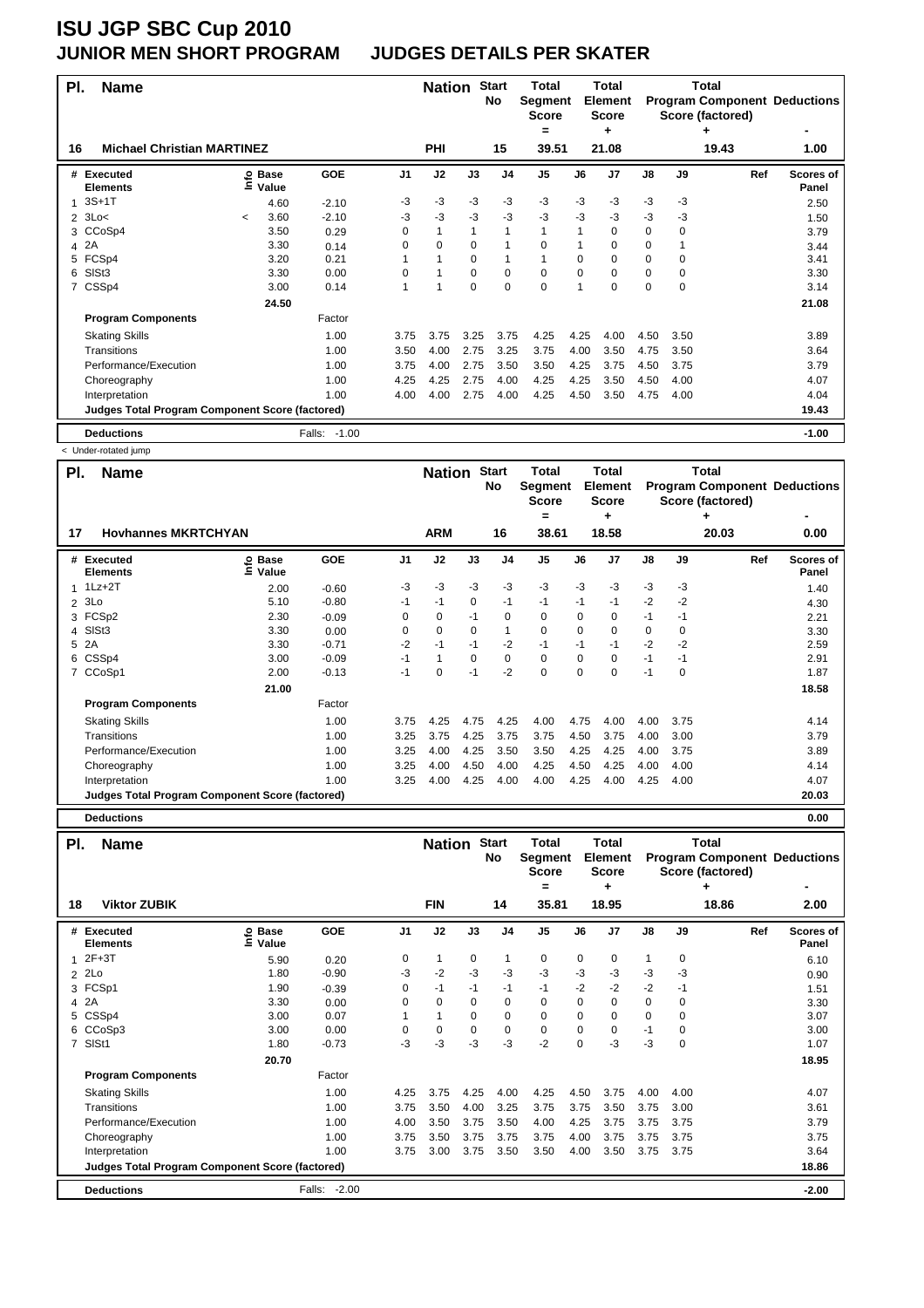#### **ISU JGP SBC Cup 2010 JUNIOR MEN SHORT PROGRAM JUDGES DETAILS PER SKATER**

| PI.            | <b>Name</b>                                            |    |                   |              |                | <b>Nation</b> |      | <b>Start</b><br>No | <b>Total</b><br>Segment<br><b>Score</b> |             | Total<br><b>Element</b><br>Score |               |             | <b>Total</b><br><b>Program Component Deductions</b><br>Score (factored) |                           |
|----------------|--------------------------------------------------------|----|-------------------|--------------|----------------|---------------|------|--------------------|-----------------------------------------|-------------|----------------------------------|---------------|-------------|-------------------------------------------------------------------------|---------------------------|
| 19             | <b>Andrew DODDS</b>                                    |    |                   |              |                | <b>AUS</b>    |      | 4                  | =<br>34.39                              |             | ٠<br>16.07                       |               |             | ٠<br>19.32                                                              | 1.00                      |
|                |                                                        |    |                   |              |                |               |      |                    |                                         |             |                                  |               |             |                                                                         |                           |
|                | # Executed<br><b>Elements</b>                          |    | e Base<br>⊆ Value | <b>GOE</b>   | J <sub>1</sub> | J2            | J3   | J <sub>4</sub>     | J <sub>5</sub>                          | J6          | J7                               | $\mathsf{J}8$ | J9          | Ref                                                                     | <b>Scores of</b><br>Panel |
| 1              | 2A                                                     |    | 3.30              | 0.00         | 0              | 0             | 0    | $\mathbf 0$        | 0                                       | 0           | $\mathbf 0$                      | $-1$          | 0           |                                                                         | 3.30                      |
| $\overline{2}$ | $3S+2T$                                                |    | 5.60              | $-2.00$      | -3             | -3            | -3   | $-3$               | $-2$                                    | $-3$        | $-3$                             | $-2$          | $-3$        |                                                                         | 3.60                      |
| 3              | 3Lo <<                                                 | << | 1.80              | $-0.90$      | -3             | $-3$          | $-3$ | $-3$               | $-3$                                    | $-3$        | $-3$                             | $-3$          | -3          |                                                                         | 0.90                      |
|                | 4 CCoSp1                                               |    | 2.00              | 0.07         | 0              | 1             | 0    | $\mathbf{1}$       | 0                                       | $\Omega$    | $\mathbf 0$                      | $\mathbf 0$   | $\mathbf 0$ |                                                                         | 2.07                      |
|                | 5 CiSt2                                                |    | 2.30              | $-0.13$      | 0              | $-1$          | 0    | $\mathbf 0$        | $-1$                                    | $\mathbf 0$ | $-1$                             | $-1$          | $\mathbf 0$ |                                                                         | 2.17                      |
|                | 6 FCSp1                                                |    | 1.90              | $-0.21$      | $-1$           | 0             | $-1$ | $\mathbf 0$        | 0                                       | $-1$        | $-1$                             | $-1$          | $-1$        |                                                                         | 1.69                      |
|                | 7 CSSp3                                                |    | 2.60              | $-0.26$      | 0              | -1            | $-1$ | $-1$               | $-1$                                    | $\mathbf 0$ | $-1$                             | -1            | $-1$        |                                                                         | 2.34                      |
|                |                                                        |    | 19.50             |              |                |               |      |                    |                                         |             |                                  |               |             |                                                                         | 16.07                     |
|                | <b>Program Components</b>                              |    |                   | Factor       |                |               |      |                    |                                         |             |                                  |               |             |                                                                         |                           |
|                | <b>Skating Skills</b>                                  |    |                   | 1.00         | 4.50           | 4.00          | 3.75 | 4.25               | 4.00                                    | 4.25        | 3.50                             | 4.00          | 4.25        |                                                                         | 4.07                      |
|                | Transitions                                            |    |                   | 1.00         | 4.25           | 3.75          | 3.50 | 4.00               | 3.75                                    | 4.00        | 3.25                             | 4.00          | 4.00        |                                                                         | 3.86                      |
|                | Performance/Execution                                  |    |                   | 1.00         | 4.25           | 4.00          | 3.50 | 3.75               | 3.75                                    | 3.75        | 3.50                             | 4.00          | 4.00        |                                                                         | 3.82                      |
|                | Choreography                                           |    |                   | 1.00         | 4.25           | 4.00          | 3.25 | 4.00               | 3.75                                    | 4.00        | 3.50                             | 4.00          | 4.00        |                                                                         | 3.89                      |
|                | Interpretation                                         |    |                   | 1.00         | 4.25           | 3.75          | 3.25 | 3.75               | 3.75                                    | 3.75        | 3.25                             | 3.75          | 3.75        |                                                                         | 3.68                      |
|                | <b>Judges Total Program Component Score (factored)</b> |    |                   |              |                |               |      |                    |                                         |             |                                  |               |             |                                                                         | 19.32                     |
|                | <b>Deductions</b>                                      |    |                   | Falls: -1.00 |                |               |      |                    |                                         |             |                                  |               |             |                                                                         | $-1.00$                   |

<< Downgraded jump

| PI.            | <b>Name</b>                                            |         |                            |         |                | <b>Nation</b> |          | <b>Start</b><br>No | Total<br>Segment<br><b>Score</b><br>= |      | <b>Total</b><br>Element<br>Score<br>٠ |      |          | Total<br>Score (factored)<br>٠ | <b>Program Component Deductions</b><br>٠ |
|----------------|--------------------------------------------------------|---------|----------------------------|---------|----------------|---------------|----------|--------------------|---------------------------------------|------|---------------------------------------|------|----------|--------------------------------|------------------------------------------|
| 20             | Ryan Zhi Jwen YEE                                      |         |                            |         |                | <b>MAS</b>    |          | 8                  | 34.05                                 |      | 16.05                                 |      |          | 18.00                          | 0.00                                     |
|                | # Executed<br><b>Elements</b>                          |         | e Base<br>⊆ Value<br>Value | GOE     | J <sub>1</sub> | J2            | J3       | J <sub>4</sub>     | J <sub>5</sub>                        | J6   | J <sub>7</sub>                        | J8   | J9       | Ref                            | <b>Scores of</b><br>Panel                |
| 1              | 2A<                                                    | $\,<\,$ | 2.30                       | $-0.43$ | -1             | $-1$          | 0        | $-1$               | $-1$                                  | 0    | $-1$                                  | $-2$ | $-1$     |                                | 1.87                                     |
| $\overline{2}$ | $3S+2T$                                                |         | 5.60                       | $-0.10$ | -1             | 0             | 0        | 0                  | 0                                     | 0    | 0                                     | $-1$ | 0        |                                | 5.50                                     |
| 3              | CCoSp2                                                 |         | 2.50                       | 0.21    |                | 0             |          | 1                  | 0                                     |      | 0                                     | 0    | $\Omega$ |                                | 2.71                                     |
| 4              | $2$ Lo<<                                               | <<      | 0.50                       | $-0.30$ | -3             | $-3$          | $-3$     | $-3$               | $-3$                                  | -3   | $-3$                                  | $-3$ | $-3$     |                                | 0.20                                     |
| 5              | FCSp1                                                  |         | 1.90                       | $-0.17$ | $\Omega$       | $-1$          | $\Omega$ | 0                  | 0                                     | $-1$ | $-1$                                  | $-1$ | $-1$     |                                | 1.73                                     |
| 6              | SISt <sub>2</sub>                                      |         | 2.30                       | 0.00    | $\mathbf 0$    | 0             | 0        | 0                  | $\mathbf 0$                           | 0    | 0                                     | $-1$ | 0        |                                | 2.30                                     |
| 7              | CSS <sub>p2</sub>                                      |         | 2.30                       | $-0.56$ | 0              | $-2$          | $-3$     | $-2$               | $-1$                                  | $-2$ | $-2$                                  | $-2$ | $-2$     |                                | 1.74                                     |
|                |                                                        |         | 17.40                      |         |                |               |          |                    |                                       |      |                                       |      |          |                                | 16.05                                    |
|                | <b>Program Components</b>                              |         |                            | Factor  |                |               |          |                    |                                       |      |                                       |      |          |                                |                                          |
|                | <b>Skating Skills</b>                                  |         |                            | 1.00    | 4.25           | 3.50          | 3.75     | 3.75               | 3.75                                  | 3.25 | 3.75                                  | 3.50 | 4.00     |                                | 3.71                                     |
|                | Transitions                                            |         |                            | 1.00    | 3.75           | 3.75          | 3.25     | 3.00               | 3.50                                  | 3.25 | 3.50                                  | 3.75 | 4.00     |                                | 3.54                                     |
|                | Performance/Execution                                  |         |                            | 1.00    | 4.00           | 3.50          | 3.50     | 3.25               | 3.25                                  | 3.00 | 3.75                                  | 3.75 | 4.50     |                                | 3.57                                     |
|                | Choreography                                           |         |                            | 1.00    | 4.00           | 3.50          | 3.25     | 3.50               | 3.75                                  | 3.25 | 3.75                                  | 3.75 | 4.50     |                                | 3.64                                     |
|                | Interpretation                                         |         |                            | 1.00    | 4.00           | 3.00          | 3.25     | 3.25               | 4.00                                  | 3.00 | 3.50                                  | 3.75 | 4.50     |                                | 3.54                                     |
|                | <b>Judges Total Program Component Score (factored)</b> |         |                            |         |                |               |          |                    |                                       |      |                                       |      |          |                                | 18.00                                    |
|                | <b>Deductions</b>                                      |         |                            |         |                |               |          |                    |                                       |      |                                       |      |          |                                | 0.00                                     |

< Under-rotated jump << Downgraded jump

| PI.            | <b>Name</b>                                            |         |                      |                   |                | <b>Nation</b> |          | <b>Start</b><br>No | Total<br>Segment<br><b>Score</b> |          | <b>Total</b><br><b>Element</b><br><b>Score</b> |               |          | Total<br><b>Program Component Deductions</b><br>Score (factored) |                    |
|----------------|--------------------------------------------------------|---------|----------------------|-------------------|----------------|---------------|----------|--------------------|----------------------------------|----------|------------------------------------------------|---------------|----------|------------------------------------------------------------------|--------------------|
| 21             | Satoshi NAKAMURA                                       |         |                      |                   |                | <b>JPN</b>    |          | 9                  | =<br>33.76                       |          | ٠<br>15.25                                     |               |          | ٠<br>20.51                                                       | 2.00               |
|                |                                                        |         |                      |                   |                |               |          |                    |                                  |          |                                                |               |          |                                                                  |                    |
|                | # Executed<br><b>Elements</b>                          | ١nfo    | <b>Base</b><br>Value | <b>GOE</b>        | J <sub>1</sub> | J2            | J3       | J <sub>4</sub>     | J5                               | J6       | J <sub>7</sub>                                 | $\mathsf{J}8$ | J9       | Ref                                                              | Scores of<br>Panel |
| 1              | 3Lz<+COMBO                                             | $\,<\,$ | 4.20                 | $-2.10$           | -3             | $-3$          | $-3$     | $-3$               | -3                               | $-3$     | $-3$                                           | $-3$          | $-3$     |                                                                  | 2.10               |
| $\mathcal{P}$  | 3Lo <<                                                 | <<      | 1.80                 | $-0.90$           | $-3$           | $-3$          | $-3$     | $-3$               | $-3$                             | $-3$     | $-3$                                           | $-3$          | $-3$     |                                                                  | 0.90               |
| 3              | FCSp1                                                  |         | 1.90                 | $-0.04$           | $\Omega$       | $\mathbf 0$   | $\Omega$ | 1                  | $\mathbf 0$                      | $\Omega$ | 0                                              | $-1$          | $-1$     |                                                                  | 1.86               |
| 4              | 2A                                                     |         | 3.30                 | 0.14              | $\Omega$       | $\mathbf 0$   | $\Omega$ | 0                  | 1                                |          | $\Omega$                                       | 1             | $\Omega$ |                                                                  | 3.44               |
| 5              | CSSp4                                                  |         | 3.00                 | 0.14              |                | 1             | $\Omega$ | $\Omega$           | 1                                | $\Omega$ | $\Omega$                                       | 0             | $\Omega$ |                                                                  | 3.14               |
| 6              | CCoSp2                                                 |         | 2.50                 | $-0.09$           | $\Omega$       | $\mathbf 0$   | $\Omega$ | $-1$               | $\mathbf 0$                      | $\Omega$ | $-1$                                           | -1            | $\Omega$ |                                                                  | 2.41               |
| $\overline{7}$ | SIS <sub>t2</sub>                                      |         | 2.30                 | $-0.90$           | -3             | -3            | -3       | -3                 | $-2$                             | -3       | $-3$                                           | $-3$          | $-3$     |                                                                  | 1.40               |
|                |                                                        |         | 19.00                |                   |                |               |          |                    |                                  |          |                                                |               |          |                                                                  | 15.25              |
|                | <b>Program Components</b>                              |         |                      | Factor            |                |               |          |                    |                                  |          |                                                |               |          |                                                                  |                    |
|                | <b>Skating Skills</b>                                  |         |                      | 1.00              | 3.50           | 4.50          | 4.50     | 4.00               | 5.00                             | 4.25     | 4.00                                           | 4.75          | 4.50     |                                                                  | 4.36               |
|                | Transitions                                            |         |                      | 1.00              | 3.25           | 4.25          | 4.00     | 3.25               | 4.50                             | 3.75     | 3.50                                           | 4.50          | 4.25     |                                                                  | 3.93               |
|                | Performance/Execution                                  |         |                      | 1.00              | 3.50           | 4.50          | 4.25     | 3.50               | 4.25                             | 3.50     | 3.75                                           | 4.50          | 4.50     |                                                                  | 4.04               |
|                | Choreography                                           |         |                      | 1.00              | 3.25           | 4.50          | 4.25     | 3.75               | 4.75                             | 3.75     | 4.00                                           | 4.50          | 4.50     |                                                                  | 4.18               |
|                | Interpretation                                         |         |                      | 1.00              | 3.50           | 4.25          | 4.00     | 3.50               | 4.50                             | 3.50     | 3.75                                           | 4.50          | 4.50     |                                                                  | 4.00               |
|                | <b>Judges Total Program Component Score (factored)</b> |         |                      |                   |                |               |          |                    |                                  |          |                                                |               |          |                                                                  | 20.51              |
|                | <b>Deductions</b>                                      |         |                      | $-2.00$<br>Falls: |                |               |          |                    |                                  |          |                                                |               |          |                                                                  | $-2.00$            |

< Under-rotated jump << Downgraded jump